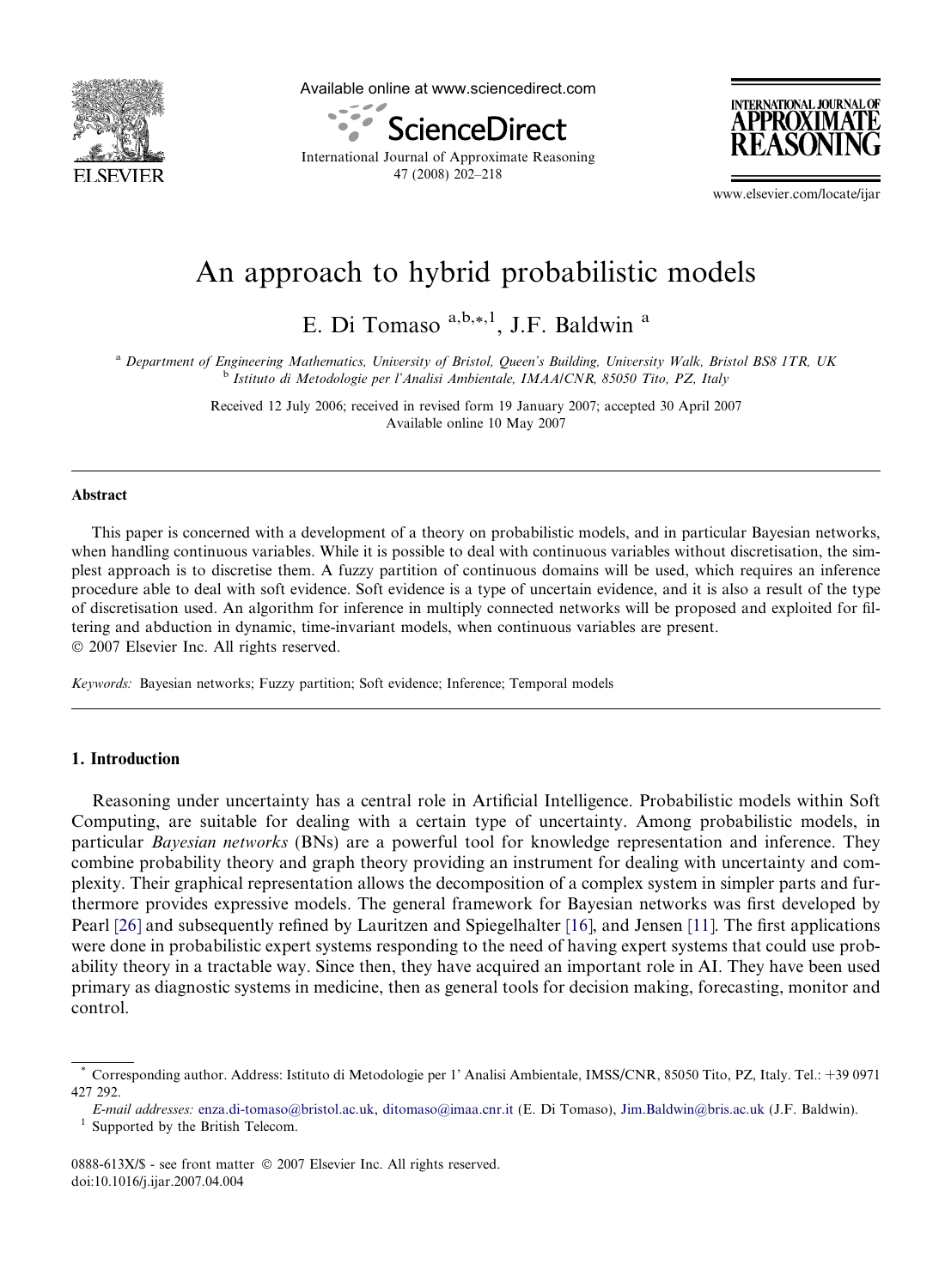There are in particular two aspects related to the use of Bayesian networks, that are still subject of research and that may occur in real-world applications: handling continuous variables, and inferring solutions from uncertain findings. There are two basic approaches to deal with continuous variables: the one that resorts to specific families of probability distributions and the one that uses a finite partition of the continuous domains. The first approach consists in the definition of standard families of probability functions representing the priors and conditional probabilities in the BN. The functions are specified by a finite number of parameters. A common choice is to use conditional linear Gaussian (CLG) distributions. CLG models do not allow discrete variables to have continuous parents. There are attempts to overcome this limitation using a combination of Gaussian and softmax functions [\[19,23\]](#page-16-0), but in most cases, they need to resort to the use of approximate methods for the inference. Their convergence can be quite slow and very sensitive to the parameter choice. In general, these attempts need some strong assumptions particularly on the interaction between discrete variables and their continuous parents. Mixture of Truncated Exponentials (MTE) models [\[18\]](#page-16-0) allow the use of discrete variables with continuous parents, and exact propagation algorithms can be performed over them; yet they rely on the non-trivial estimation of the parameters describing the MTE densities. The second approach consists in the discretisation of continuous domains. A common choice is to define a partition using a finite number of intervals. This requires the specification of set of threshold values to specify the intervals. The set of thresholds may be supplied by an expert. Techniques have be applied to find the optimal set of thresholds while inducing the model from data but they can become computationally very expensive when applied to large databases [\[8\].](#page-15-0)

We shall propose an approach to handle continuous variables using a discretisation of continuous domains. We shall define a type of partition that requires only the specification of the number of partition sets. The proposed type of partition requires changes in the traditional approach to probabilistic inference. The same inference procedure will be able to process both continuous findings and soft evidence. Soft evidence is a type of uncertain evidence that occurs when uncertainty is represented through probability. The inference procedure for dealing with soft evidence has been proposed originally by the authors in [\[2\]](#page-15-0). It resorts to an iterative proportional fitting procedure in order to perform belief updating when soft evidence is given. A similar procedure has also been independently proposed in [\[30\]](#page-16-0) for dealing with agent communication, and in [\[14\]](#page-15-0) where it is suitable for a restricted type of applications where uncertain evidence affects a limited and fixed number of variables.

# 2. The use of soft evidence for continuous variables

In this section we shall describe an approach to handle continuous variables using a type of uncertain evidence called soft evidence. We shall also discuss the appropriateness of the use of soft evidence rather than likelihood evidence, which is an alternative means to deal with uncertain findings.

#### 2.1. Soft evidence

Evidence is new information about any of the random variables that a Bayesian network models. Typically, evidence is the observation that a variable is in one of its possible states or values. For example, a binary variable Rain may be observed being in the state yes or not; if the state yes is observed, the variable Rain is instantiated to that value, which we will indicate as  $Rain = yes$ . The type of evidence described so far is also termed hard evidence, as complementary to other types of evidence called soft and likelihood evidence, which are used to model uncertain findings.

While hard evidence assigns one exact value to each of the evidence variables, i.e. the variables subjected to new findings, *soft evidence* [\[24\]](#page-16-0) is not a delta function but specifies a probability distribution for the evidence variable. Soft evidence maps all the values of the evidence variables to [0, 1].

**Definition 2.1** (Soft evidence). Given a variable X defined on the domain  $\Omega_X$ , a soft evidence E is a function

 $E: \Omega_X{\mapsto}[0,1]$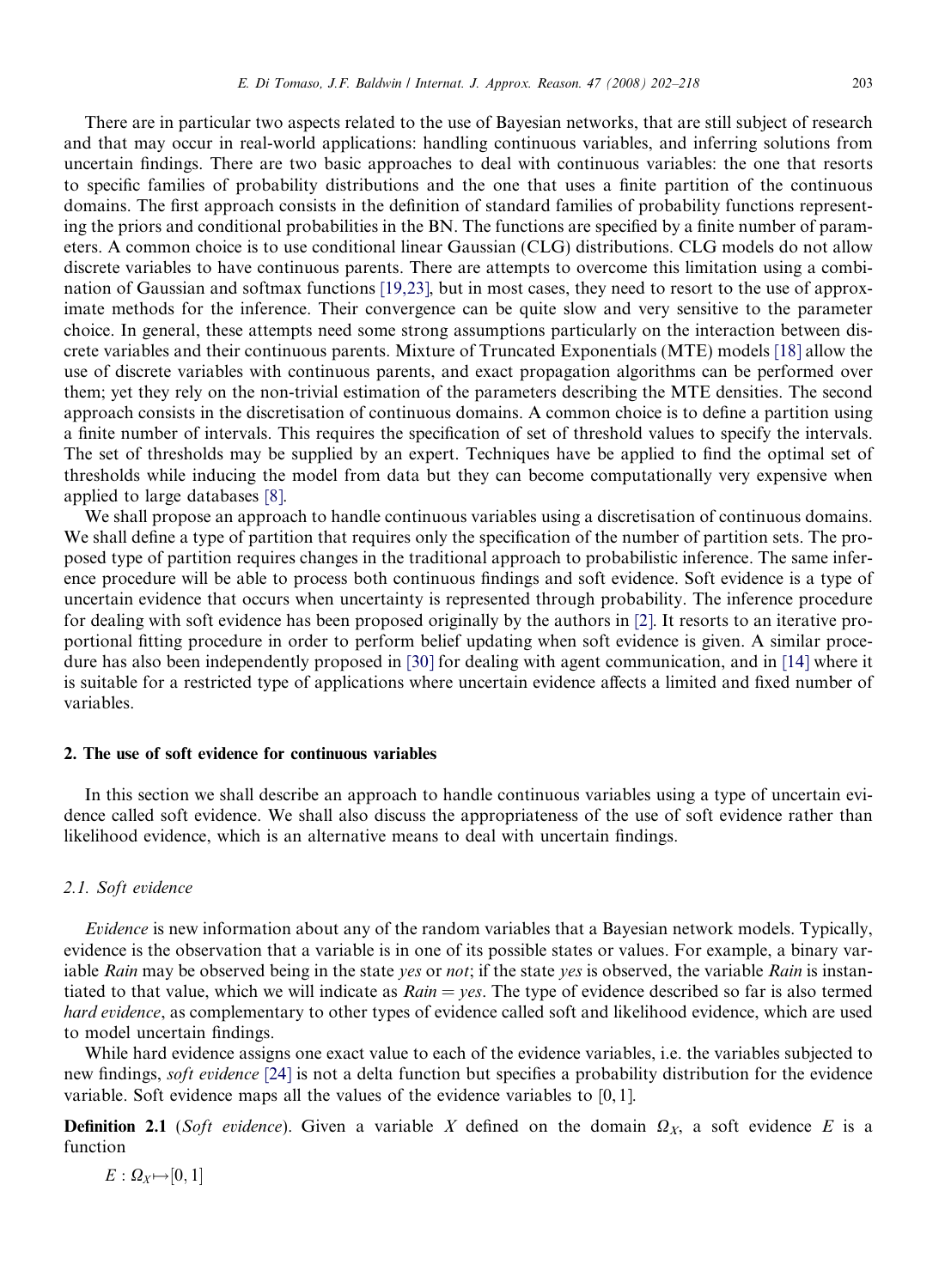such that

$$
\forall x_m \in \Omega_X, \quad 0 \leqslant E(x_m) \leqslant 1, \sum_{x_m \in \Omega_X} E(x_m) = 1.
$$
\n
$$
(1)
$$

For example, a certain uncertain observation about the variable Rain could be represented as the soft evidence  $E(yes) = 0.8$  and  $E(not) = 0.2$ .

#### 2.2. Soft evidence versus likelihood evidence

Uncertain evidence is commonly handled through virtual nodes, and hence likelihood evidence.

The likelihood evidence approach requires adding virtual nodes to the structure, and for each of them a CPT associated with the new link. For example, a certain uncertain observation about the variable Rain is handled creating a virtual node V with values true and false as a child node of Rain. The CPT of V given Rain is represented by the likelihood ratio:

$$
\frac{P(V = true | Rain = yes)}{P(V = true | Rain = not)} = \frac{Odds(Rain = yes | V = true)}{Odds(Rain = yes)}
$$
\n
$$
(2)
$$

The evidence  $V = true$  is entered, and propagation is performed. It is important to notice that the node Rain is not instantiated to any particular value and its beliefs may change if another node that influences Rain is subjected to observation. A detailed explanation of the use of likelihood evidence can be found in [\[15\]](#page-15-0).

Likelihood evidence represents a subjective statement that can be improved by something observed later, while uncertain observations that cannot be improved by anything observed later are represented using soft evidence. We can argue that the use of soft evidence is complementary to the use of the likelihood evidence when dealing with uncertainty.

Example 2.1. Let us consider a court case where two witnesses, John and Mary, are asked to give evidence on whether Ms X is guilty or not of having committed a certain crime.

Suppose that the structure in Fig. 1 is used to model the case, where the node 'Guilty' represents 'Ms X is guilty' and takes values 'true' and 'false', the nodes 'John' and 'Mary' represent respectively 'John and Mary saw Ms X committing the crime', and have value 'true' and 'false'. Suppose that Mary thinks she has seen Ms X committing the crime, but she is only 70% sure about it. The uncertain evidence provided by Mary could be interpreted as likelihood evidence. In this case a virtual node V is added to the model, the likelihood ratio is computed, and the evidence  $V = true$  is entered. The updated values after propagation is performed, are shown in [Fig. 2.](#page-3-0)

Further, suppose that John gives evidence that he saw Ms X committing the crime. According to the likelihood evidence approach, the additional information provided by John will modify the beliefs of the node 'Mary' as shown in [Fig. 3.](#page-3-0)

If we interpret Mary's uncertain evidence as soft evidence that cannot be modified by anything observed later, the updated values given Mary's testimony are equal to the ones shown in [Fig. 2.](#page-3-0) The additional information provided by John will not change the beliefs of the node 'Mary'. The results after propagation are shown in [Fig. 4.](#page-3-0)

The reasoning and the algorithm which lead to these results when soft evidence is considered, will be explained in the following sections.



Fig. 1. Two-witness network.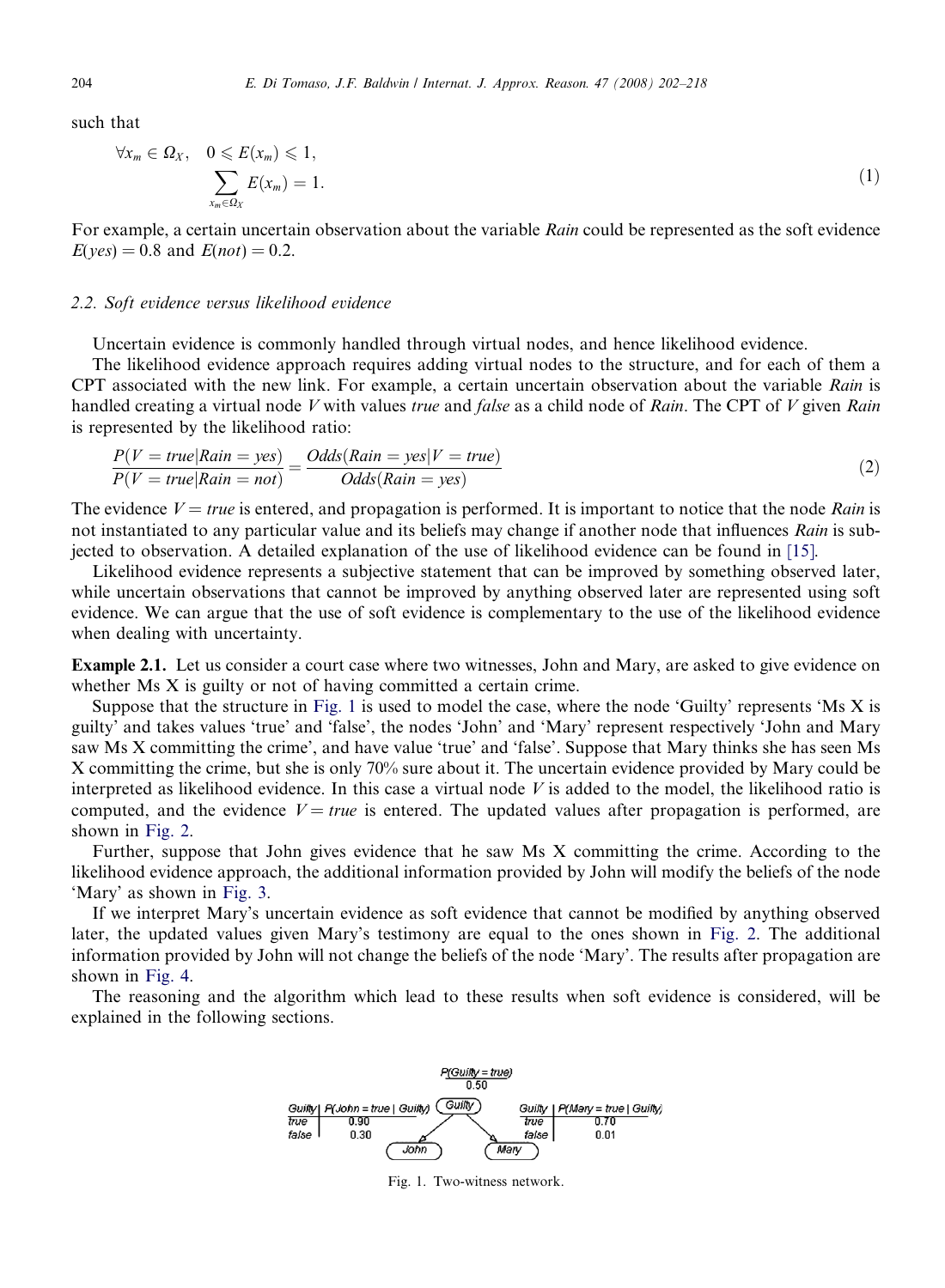<span id="page-3-0"></span>

Fig. 2. Posterior probabilities after Mary's testimony.



Fig. 3. Posterior probabilities after Mary's and John's testimony (likelihood evidence approach).



Fig. 4. Posterior probabilities after Mary's and John's testimony (soft evidence approach).

The above simple example illustrates the consequences of using likelihood evidence versus soft evidence. Should Mary's uncertain testimony be 'improved' by John's testimony? The soft evidence approach allows one to fix the node 'Mary' to the values 0.7 and 0.3 in a way that generalises hard evidence, i.e. the findings cannot be modified by further evidence. As a consequence of John's additional testimony of Ms X being guilty, the posterior probability of  $Guilty = true$  is higher when using the likelihood evidence approach than when we treat Mary's uncertain statement as soft evidence. Hence soft evidence is the appropriate means of dealing with uncertain evidence when one wants to fix the beliefs of a node to a probability distribution. Further discussions on the distinction between likelihood evidence and soft evidence can be found in [\[30,4\]](#page-16-0).

## 2.3. Discretisation of continuous domains

In this section we shall relate soft evidence to the use of continuous variables.

While in many applications it is possible to deal with continuous variables without discretisation, the simplest approach is to discretise them. The continuous variable domains are discretised with a finite set of threshold values, defined on the original continuous frame. Given the continuous variable Y, defined on the domain  $A_Y$ , the discretisation is the definition of a partition  $y_1, \ldots, y_{n_Y}$  of  $A_Y$ .

We shall discretise continuous domains with a *fuzzy partition* [\[28\]](#page-16-0).

**Definition 2.2** (Fuzzy partition). A fuzzy partition on the universe  $\Omega$  is the set of fuzzy sets [\[33\]](#page-16-0) { $f_1, \ldots, f_p$ } such that  $\forall x \in \Omega$ 

$$
\sum_{i=1}^p \chi_{f_i}(x) = 1 \tag{3}
$$

where  $\chi_f$  is the membership function of  $f_i$ , i.e. a function

$$
\chi_f: \varOmega {\mapsto} [0,1]
$$

We shall use equally spaced, symmetric fuzzy sets as in [Fig. 5](#page-4-0).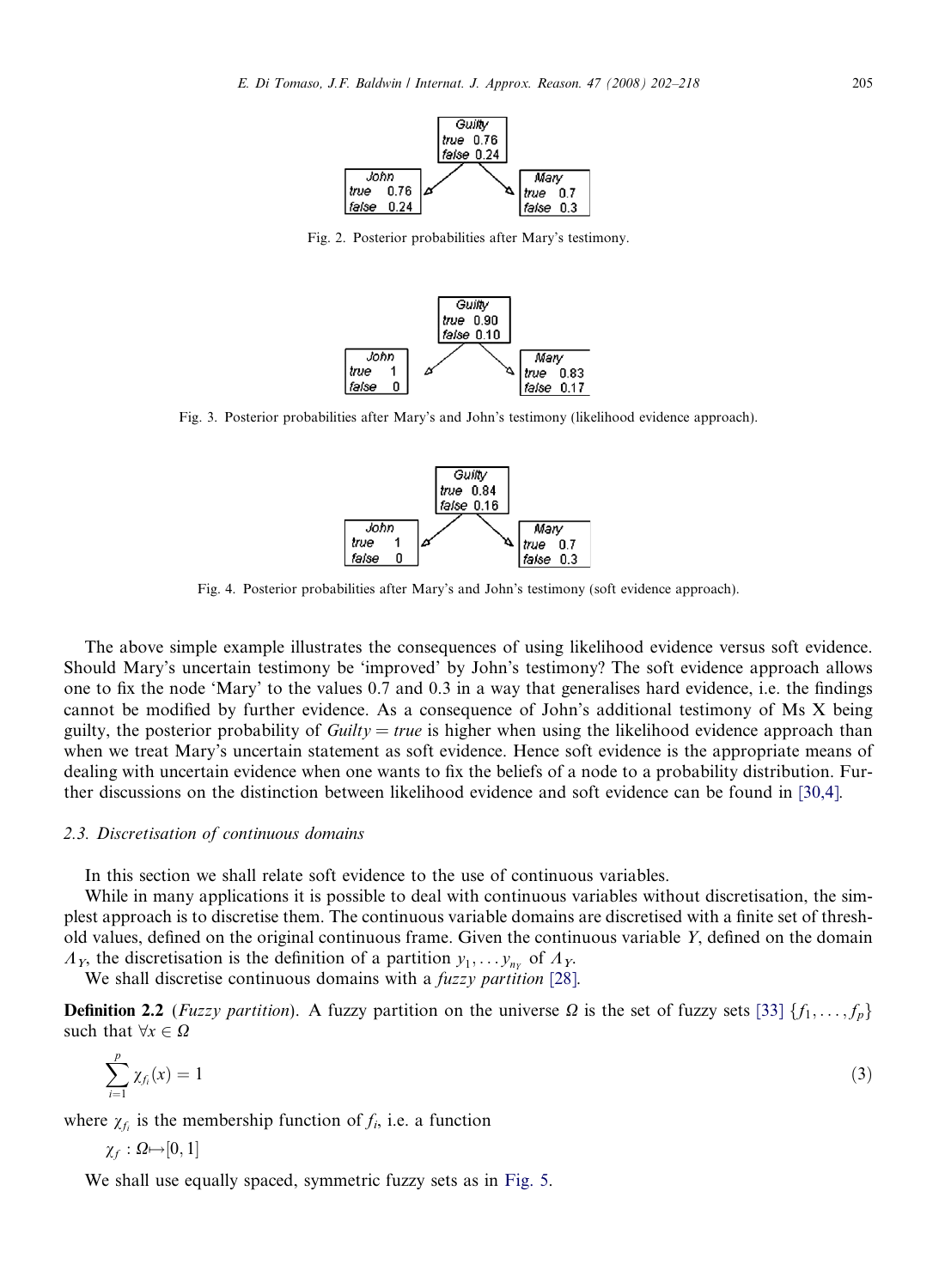

Fig. 5. Fuzzy partition.

<span id="page-4-0"></span>Let X be a variable defined on  $\Omega = [Inf_{\Omega}, Sup_{\Omega}]$  and  $\{f_1, \ldots, f_p\}$  a partition of  $\Omega$  as in Fig. 5. Let  $I = \frac{Sup_{\Omega} - Inf_{\Omega}}{p-1}$ . For  $X = x$  and  $k \in \{1, ..., p - 1\}$ , if

$$
Inf_{\Omega} + (k-1)I \leq x \leq Inf_{\Omega} + kl
$$

the values  $\chi_{f_k}(x)$  and  $\chi_{f_{k+1}}(x)$  are

$$
\chi_{f_k}(x) = k - \frac{x - Inf_{\Omega}}{I}
$$
\n
$$
\chi_{f_{k+1}}(x) = \frac{x - Inf_{\Omega}}{I} - k + 1
$$
\n(4)

The two membership values define a probability distribution over the elements of the partition [\[1\].](#page-15-0) This is due to the fact that we use equally spaced, symmetric fuzzy sets.

The proposed discretisation is related to the use of soft evidence. Let Y be a continuous variable defined on  $\Omega_Y$ , and let  $\{f_1, \ldots, f_p\}$  be a fuzzy partition of  $\Omega_Y$ . The continuous finding  $Y = y$  corresponds to the soft evidence  $E(f_k) = \chi_{f_k}(y)$  and  $E(f_{k+1}) = \chi_{f_{k+1}}(y)$ , where  $k \in \{1, \ldots, p-1\}$ , and the two membership functions  $\chi_{f_k}(y)$ and  $\chi_{f_{k+1}}$  are as in (4) and (5).

Continuous findings cannot be treated as likelihood evidence since they do not correspond to subjective statements that can be modified by further evidence. Soft evidence is appropriate to deal with continuous variables discretised as explained above, since it is able to generalise hard evidence: the beliefs of a continuous node discretised with a 2-element fuzzy partition will be fixed for example to the values 0.95 and 0.05, as the beliefs of a binary discrete node are fixed for example to the values 1 and 0.

#### 3. Soft updating of a joint distribution

The type of dicretisation proposed in the previous section requires a probabilistic inference able to deal with soft evidence. We shall consider here the process of updating a joint distribution. Soft evidence can be interpreted as a constraint to the distribution. The minimum relative entropy (MRE) criteria finds a solution to the problem of updating a distribution when another distribution is given as constraint. Let  $q_k$  be a prior distribution that is subjected to some constraints C. Among all the distributions  $p_k$  that satisfy the constraints, the minimum relative entropy criteria estimates the one that yields the minimum relative entropy with respect to the prior distribution  $q_k$ :

$$
d(p'_k, q_k) = \min_{p_k \in C} d(p_k, q_k) \tag{6}
$$

where d is the *relative entropy* of  $p_k$  with respect to  $q_k$ .

**Definition 3.1** (*Relative entropy*). Let  $p_k$  and  $q_k$  be two discrete probability distributions on a measurable space  $(\Omega, \mathcal{F})$ . The relative entropy of  $p_k$  with respect to  $q_k$  is defined by

$$
d(p_k, q_k) = \sum_k p_k \log_2 \frac{p_k}{q_k} \tag{7}
$$

where d is a convex function of  $p_k$ , is always non-negative, and equals zero if and only if  $p_k = q_k$  [\[6\]](#page-15-0). d is also called Kullback–Leibler (K-L) distance or I-divergence and denotes the information difference between two distributions. Minimising the difference between the estimated  $p_k$  and the prior  $q_k$  is equivalent to projecting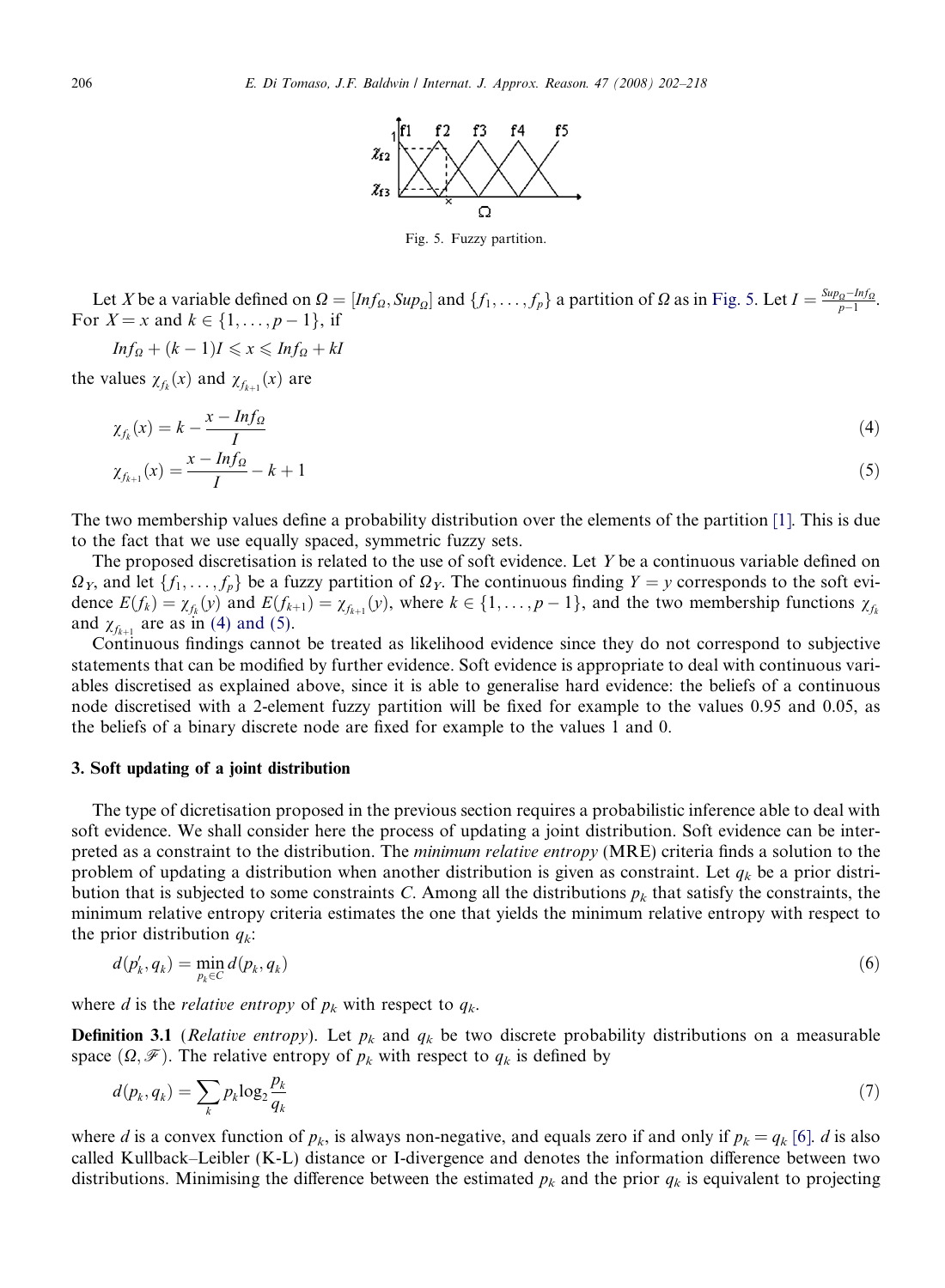<span id="page-5-0"></span>the prior onto the set of possible distributions allowed by the data. The existence of a solution has been discussed in [\[7\]](#page-15-0). If a solution to the MRE criteria exists, then the solution is unique. The uniqueness is straightforward to prove due to  $d(p_k, q_k)$  being a convex function of  $p_k$ .

The *iterative proportional fitting* (IPF) procedure adjusts a distribution  $q_k$  to a set of c arbitrary marginal distributions. It consists in the cyclical application of the MRE criteria for each of the  $c$  constraints and converges to  $p'_k$ , the solution to the MRE criteria subjected to all the given constraints. It starts from  $p_k^0 = q_k$  and evaluates  $p_k^1$  as the distribution that yields the minimum relative entropy with respect to  $p_k^0$  and satisfies the first constraint. Subsequently,  $p_k^1$  takes the place of  $p_k^0$  and is updated with respect to the second constraint to  $p_k^2$ . For a generic constraint  $n$  it yields that

$$
d(p_k^n, p_k^{n-1}) = \min_{p_k \in C_n} d(p_k, p_k^{n-1})
$$
\n(8)

where  $C_n$  is the set of probabilities distributions that satisfies the *n*th constraint. The constraints are cyclically repeated so that in the sth cycle

$$
C_n = C_i, \quad n = (s-1) \times c + i \tag{9}
$$

where  $C_i$  is the set of distributions satisfying the *i*th constraint for  $1 \leq i \leq c$ . The solution to the IPF procedure is a distribution  $p'_k$  that satisfies

$$
p'_k = \lim_{n \to \infty} p^n_k \tag{10}
$$

The convergence of this procedure has been discussed in [\[7\]](#page-15-0) proving the following theorem:

**Theorem 3.1.** Let  $C_1, \ldots, C_c$  be arbitrary sets of distributions on a finite space with  $C = \bigcap_{i=1}^c C_i$  and  $C \neq \emptyset$ . Let  $q_k$  be a probability distribution such that there exists a distribution  $p_k \in C$  with  $d(p_k, q_k) < \infty$ . If  $p_k^1, p_k^2, \ldots$  are defined recursively as in (8) and (9), then  $p_k^n$  converges to  $p_k'$  satisfying

$$
d(p'_k, q_k) = \min_{p_k \in C} d(p_k, q_k) \tag{11}
$$

We shall apply the minimum relative entropy criteria to the inference process of updating the joint distribution of a set of variables when soft evidence is given. Let  $V = \{V_1, \ldots, V_n\}$  be a set of *n* variables and  $P(V)$ their joint distribution. The updated distribution  $P'(V)$  given a set of constraints, is chosen as close as possible in the probability space, to the prior distribution  $P(V)$ , that is it satisfies:

$$
\min_{\{P'(V)\}} \sum_{V} P'(V_i) \log_2 \frac{P'(V_i)}{P(V_i)}\tag{12}
$$

Suppose a new finding on a continuous variable  $V_i$  is known, and the finding is specified by the soft evidence  $E(V_i)$ . Minimizing the relative entropy of  $P'(V)$  with respect to  $P(V)$  is equivalent in this case, to applying Jeffrey's rule of updating [\[10\]:](#page-15-0)

$$
P'(V) = \sum_{j} P(V|v_{ij}) E(v_{ij}) \tag{13}
$$

where  $v_{ii}$  is a possible state of  $V_i$ .

The Eq. (13) can equivalently be expressed as

$$
P'(V) = \frac{P(V)E(V_i)}{P(V_i)}\tag{14}
$$

**Example 3.1.** Let us consider a set of binary variables  $V = \{A, B, C\}$  with a joint probability as in [Table 1](#page-6-0) and a soft evidence on the variable A as  $E(A) = (0.2, 0.8)$ . According to Jeffrey's rule as in (13) or (14), the updated distribution is in [Table 2](#page-6-0). Computing the marginal probabilities for A, we find that  $P'(A) = (0.2, 0.8)$ , as expected. The finding on the variable  $A$  remains unchanged after it has been absorbed in the model.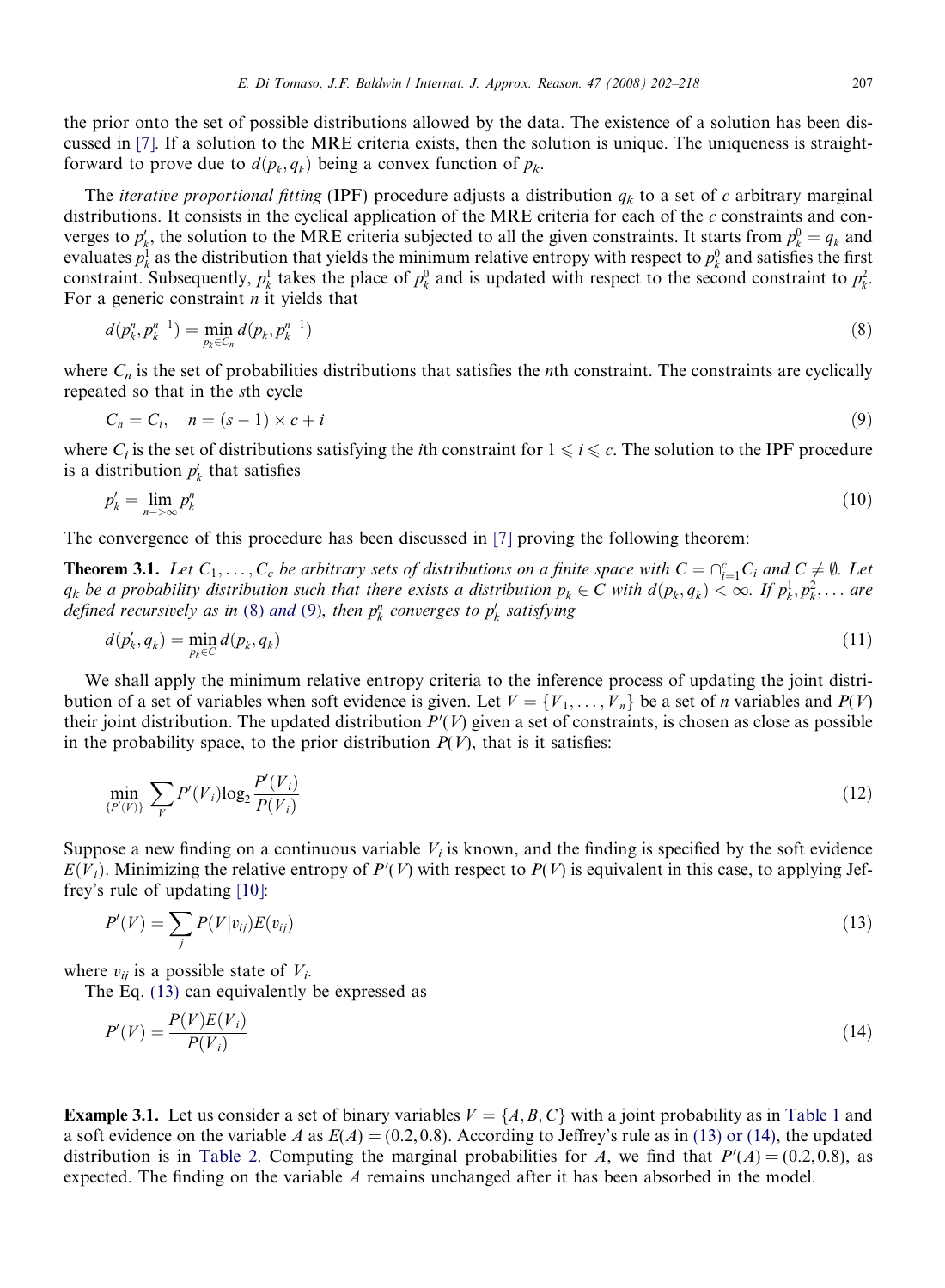| Joint distribution $P(ABC)$                        |                                                                      |          |          |          |
|----------------------------------------------------|----------------------------------------------------------------------|----------|----------|----------|
|                                                    | $b_1c_1$                                                             | $b_1c_2$ | $b_2c_1$ | $b_2c_2$ |
| $a_1$                                              | 0.28                                                                 | 0.12     | 0.09     | 0.01     |
| $a_2$                                              | 0.23                                                                 | 0.12     | 0.145    | 0.005    |
| Table 2                                            |                                                                      |          |          |          |
| Updated joint distribution given $E(A)$            |                                                                      |          |          |          |
|                                                    | $b_1c_1$                                                             | $b_1c_2$ | $b_2c_1$ | $b_2c_2$ |
| $a_1$                                              | 0.112                                                                | 0.048    | 0.036    | 0.004    |
| $a_2$                                              | 0.368                                                                | 0.192    | 0.232    | 0.008    |
| Table 3                                            | Updated joint distribution given $E(A)$ and $E(B)$ with 0 iterations |          |          |          |
|                                                    | $b_1c_1$                                                             | $b_1c_2$ | $b_2c_1$ | $b_2c_2$ |
| $a_1$                                              | 0.047                                                                | 0.02     | 0.09     | 0.01     |
| $a_2$                                              | 0.153                                                                | $0.08\,$ | 0.58     | $0.02\,$ |
| Table 4<br>$P'(A)$ at different steps of iteration |                                                                      |          |          |          |

|          | 11.                       | $\mathbf{u}$ | .          | 1 L.       | .            |
|----------|---------------------------|--------------|------------|------------|--------------|
| $P(a_1)$ | 16666667                  | 19963702     | 19999607   | 19999996   | $_{\rm 0.2}$ |
| $P(a_2)$ | 0.222222<br>- پ ف ف ف پ . | 0.80036298   | J.8000039? | 0.80000004 | $_{0.8}$     |

In case the finding consists of evidence on more than one variable, Jeffrey's rule is applied within an iterative procedure, which is consistent with the minimum relative entropy criteria.

Example 3.2. Let us consider again the joint distribution as in Table 1. Suppose this time we have two findings as  $E(A) = (0.2, 0.8)$  and  $E(B) = (0.3, 0.7)$ . According to Jeffrey's rule as in [\(13\) or \(14\),](#page-5-0) the updated distribution when no iteration is applied, is as in Table 3. Computing the marginal probabilities for  $B$ , we find that  $P'(B) = E(B)$ , while for A we obtain  $P'(A) = (0.167, 0.833)$ , which is different from the finding on A. The presence of a second evidence variable, B, does not allow the finding on the first variable, A, to remain unchanged after the updating. If we iterate our updating procedure 4 times, we obtain that  $P'(A) = E(A)$ . The resulting values of  $P'(A)$  after each iteration are in Table 4. The number of iterations depends on the precision we require. Table 4 shows that we get the exact solution for  $P(A)$  after 1 iteration with the precision of  $10^{-3}$ , after 2 iterations with the precision of  $10^{-5}$  and after 3 iterations with the precision of  $10^{-7}$ .

#### 4. Soft updating of hybrid Bayesian networks

The inference process in Bayesian networks determines the posterior probability for a set of query variables, given that some evidence variables have been instantiated to specific values. The inference algorithms can be classified into two major groups according to if they provide an exact or an approximate solution. We shall base our analysis on the first group. The existing algorithms for exact inference tend to handle only exact values for the evidence variables, i.e. hard evidence. In order to deal with continuous findings, we shall use the MRE criteria for updating the joint distribution  $P(V)$  of a set of variables V, where  $P(V)$  is represented through a Bayesian network. We base our inference procedure on Lauritzen and Spiegelhalter's join tree algorithm [\[16\],](#page-15-0) which produces exact inference. It is based on Pearl's algorithm [\[25\]](#page-16-0) and allows a Bayesian network

<span id="page-6-0"></span>Table 1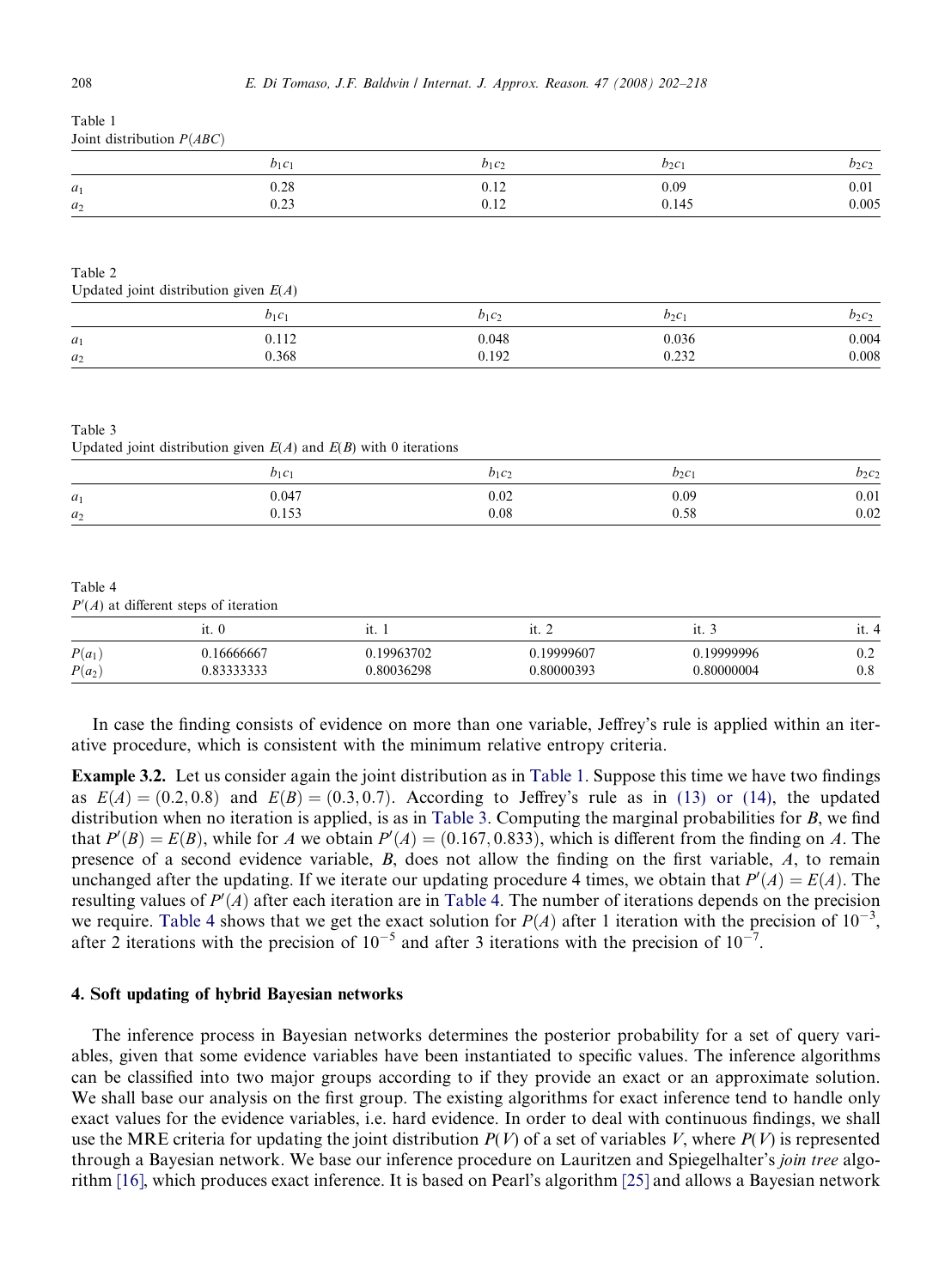<span id="page-7-0"></span>to have any sparse structure. Other inference algorithms like the HUGIN algorithm [\[13\]](#page-15-0) or the lazy propagation algorithm [\[17\],](#page-15-0) could equivalently be considered for the same purpose.

### 4.0.1. Lauritzen and Spiegelhalter's algorithm

Lauritzen and Spiegelhalter developed an exact probabilistic method for propagating the evidence in Bayesian networks. Their method involves topological changes in the structure of the net: it builds a join tree whose vertices are cliques of a moral and triangulated graph derived from the graph of the BN. The topological order of the cliques in the join tree is such that the cliques hold the running intersection property. A probabilistic propagation method is applied to the clique tree and the related potential representation  $(\{\tilde{Cl}q_1 \dots Clq_{nc}\}\, \tilde{\mathcal{Y}})$ , where  $\{Clq_1 \dots Clq_{nc}\}$  is the set of cliques and  $\Psi$  is a function

$$
\Psi: \Omega_1 \times \ldots \times \Omega_n \mapsto \mathbb{R}
$$

such that

$$
P(V) = \text{const} \prod_{i=1}^{nc} \Psi(Clq_i)
$$
\n<sup>(15)</sup>

The join tree algorithm computes the probability  $P(Clq_i)$  or, once the evidence has been absorbed in the function  $\Psi$ , the updated probability  $P'(Clq_i)$ , where  $Clq_i$  is a generic clique of the join tree. The marginal distribution of a variable can be computed from the probability of the clique the variable belongs to. We shall give an overview on the theory that justifies the join tree algorithm [\[21\].](#page-16-0)

**Theorem 4.1.** Let  $(S_i, R_i)$  be partition of a clique  $Clq_i$  such that  $S_i = Clq_i \cap (Clq_1 \cup ... \cup Clq_{i-1})$  and  $R_i = Clq_i - S_i$ , then

$$
P(Clq_i|S_i) = P(R_i|S_i) \tag{16}
$$

It follows from Theorem 4.1 that for  $1 \le i \le n_C$ 

$$
P(Clq_i) = P(R_i|S_i)P(S_i)
$$
\n<sup>(17)</sup>

The aim of the join tree algorithm is to solve (17) for each clique of the tree. The following two theorems deal with the computation of the first factor of Eq. (17).

**Theorem 4.2.** Let 
$$
\lambda(S_{n_C}) = \sum_{R_{n_C}} \Psi(Clq_{n_C})
$$
, then it holds that  

$$
P(R_{n_C}|S_{n_C}) = \frac{\Psi(Clq_{n_C})}{\lambda(S_{n_C})}
$$
(18)

**Theorem 4.3.** Let  $(\{Clq_i\}, \Psi)$  for  $1 \leq i \leq n_C$  be a potential representation of the joint distribution  $P(V)$ ,  $Clq_j$  be one of the clique that satisfy  $S_{n_C} \subseteq Clq_j$  and  $\Psi''$  be a function defined for  $1 \leq i \leq (n_C - 1)$  as

$$
\Psi''(Clq_i) = \begin{cases} \Psi(Clq_i) & \text{if } i \neq j \\ \Psi(Clq_i)\lambda(S_{n_C}) & \text{if } i = j \end{cases} \tag{19}
$$

 $(\{Clq_1 \ldots Clq_{n_c-1}\}, \Psi'')$  is a potential representation of the marginal distribution on the set  $\{Clq_1 \ldots Clq_{n_c-1}\},$ relative to  $P(V)$ .

Theorem 4.2 allows one to compute  $P(R_i|S_i)$  for the clique that is last in the topological order of the cliques, Theorem 4.3 builds a potential representation on the remaining cliques so that Theorem 4.2 can subsequently be applied to them. The alternate application of the two theorems till reaching the root clique allows one to compute the conditional probabilities  $P(R_i|S_i)$  for each clique of the tree.  $\lambda$  can be thought of as a message that a clique sends upwards to its parents. Being  $S_1 = \emptyset$  by definition,  $P(R_1|S_1) = P(R_1)$  and  $P(Cl_1) = P(R_1)$ , which solves the (17) for  $Clq_1$ . It follows that for any clique  $Clq_i$  such that  $S_j \subseteq Clq_1$ 

$$
P(S_j) = \sum_{Clq_1 - S_j} P(Clq_1)
$$
\n(20)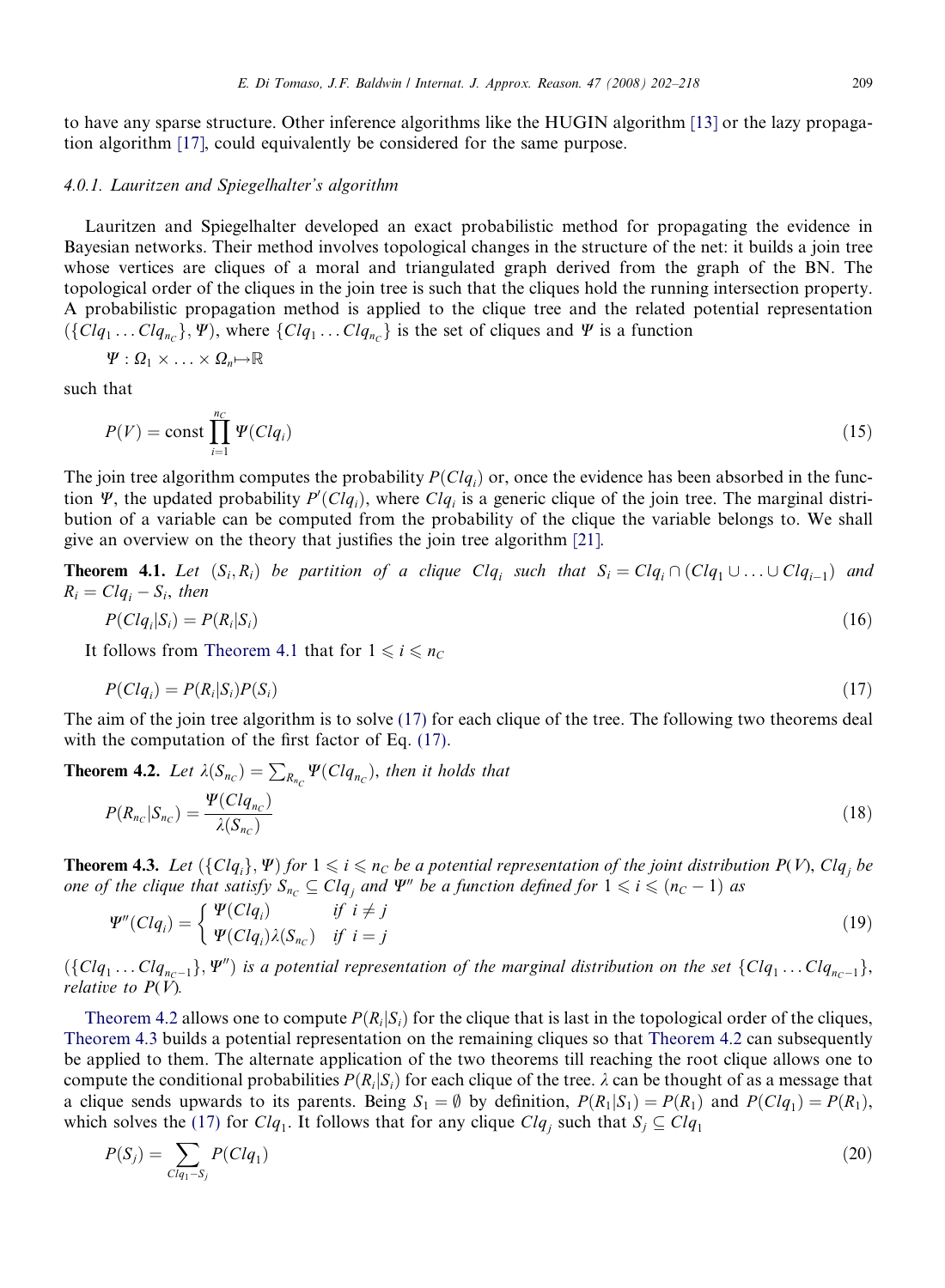<span id="page-8-0"></span>and hence, let 
$$
\pi(S_j) = P(S_j)
$$
,  
\n
$$
P(Clq_j) = P(R_j|S_j)\pi(S_j)
$$
\n(21)

The alternate application of [\(20\) and \(21\)](#page-7-0) till reaching the leaf cliques allows one to compute the probabilities  $P(Clq_i)$  for each clique of the tree.  $\pi$  can be thought of as a message that a clique sends downwards to its children. As mentioned above, if the evidence has been absorbed into the potential representation, i.e. the evidence variables have been instantiated, the algorithm computes the updated marginal over the cliques. Lauritzen and Spiegelhalter's join tree algorithm deals only with hard evidence.

## 4.0.2. Soft updating algorithm

We shall distinguish here the case of one evidence variable only, and the one of two or more evidence variables. In the first case we shall apply the join tree algorithm  $n<sub>X</sub>$  times, where  $n<sub>X</sub>$  is the number of possible values of the evidence variable X. The soft evidence  $E(X)$  is split in  $n<sub>X</sub>$  hard evidence function  $E(X) = \delta(r)$ , for  $1 \le r \le n_X$ . The resulting updated marginals over the cliques  $P'(Clq_i) = P(Clq_i|E(X))$  are combined in  $P''(Clq_i) = P(Clq_i|E(X))$  according to [\(13\)](#page-5-0). If the finding consists of the evidence on two or more nodes, we shall apply the soft updating within an iterative procedure. The iterative procedure will be built taking into account that the join tree algorithm applies to potential representations. Let  $U \subseteq V$  be a set of m evidence nodes of the Bayesian network and  $\{Clq_1 \ldots Clq_{nc}\}\;$   $\Psi$ ) a potential representation of  $P(V)$ . We shall apply the soft updating procedure considering the first variable  $U_1$  and obtain  $P''(Clq_i) = P(Clq_i|E(U_1))$ . Let  $\pi^{-1}(S_j) = 1/\sum$  $_{Clq_1-S_j}P''(Clq_1)$  for any clique  $Clq_j$  such that  $S_j \subseteq Clq_1$ . It follows from [Theorem 4.1](#page-7-0) that

$$
P''(R_j|S_j) = P''(Clq_j)\pi^{-1}(S_j)
$$
\n(22)

The application of (22) till the leaf cliques allows one to compute  $P''(R_i|S_i)$  for  $2 \le i \le n_C$ .  $\pi^{-1}$  can be thought of as a message a clique sends downwards to its children. Let us consider the function

$$
\Psi''(Clq_i) = \begin{cases} P''(Clq_i) & i = 1\\ P''(R_i|S_i) & 2 \leqslant i \leqslant n_C \end{cases} \tag{23}
$$

 $({Clq<sub>i</sub>}, \Psi'')$ , for  $1 \leq i \leq n_C$ , is a potential representation of  $P(V)$  because of the following theorem [\[21\]:](#page-16-0)

**Theorem 4.4.** Let  $\{Clq_i\}$ ,  $\Psi$ ) for  $1 \leq i \leq n_c$  be a potential representation of the joint distribution  $P(V)$ , if the ordering  ${Clq_1 \dots Clq_{nc-1}}$  has the running intersection property, then

$$
P(V) = P(Clq_1) \prod_{i=2}^{n_C} P(R_i|S_i)
$$
\n(24)

We shall apply the soft updating procedure considering the second variable  $U_2$  and  $\Psi''$  as in (23). The application of (22) and (23), and the soft updating for each  $U_k \in U$  complete the first loop of the iterative process. We repeat the procedure till the solution converges. Let  $U \subseteq V$  be a set of m evidence nodes of the Bayesian network. Let  $u_{kl}$  be one of the  $m_k$  generic values of the variable  $U_k \in U$ . Let  $Ch(Clq_i)$  be the set of children of a clique  $Clq_i$  in the join tree. The description of the soft updating algorithm is in Algorithm 1.

Algorithm 1 (Soft updating for multiply connected nets).

$$
(\{Clq_i\}, \Psi), 1 \le i \le n_C
$$
  
\n
$$
(S_i, R_i)
$$
  
\n
$$
E(U)
$$
  
\n
$$
\xi_S
$$
  
\n
$$
\Psi''(Clq_i) \Leftarrow \Psi(Clq_i)
$$
 {initialisation}  
\nrepeat  
\n
$$
n_{\text{it.}} \Leftarrow n_{\text{it.}} + 1 \{ \text{a new iteration starts} \}
$$
  
\n
$$
\Phi(Clq_i) \Leftarrow P''(Clq_i) \{ \text{store } P'' \text{ at each iteration in } \Phi \}
$$
  
\n{go through the variables  $U_k$  in  $U \}$   
\nfor  $k = 1$  to  $m$  do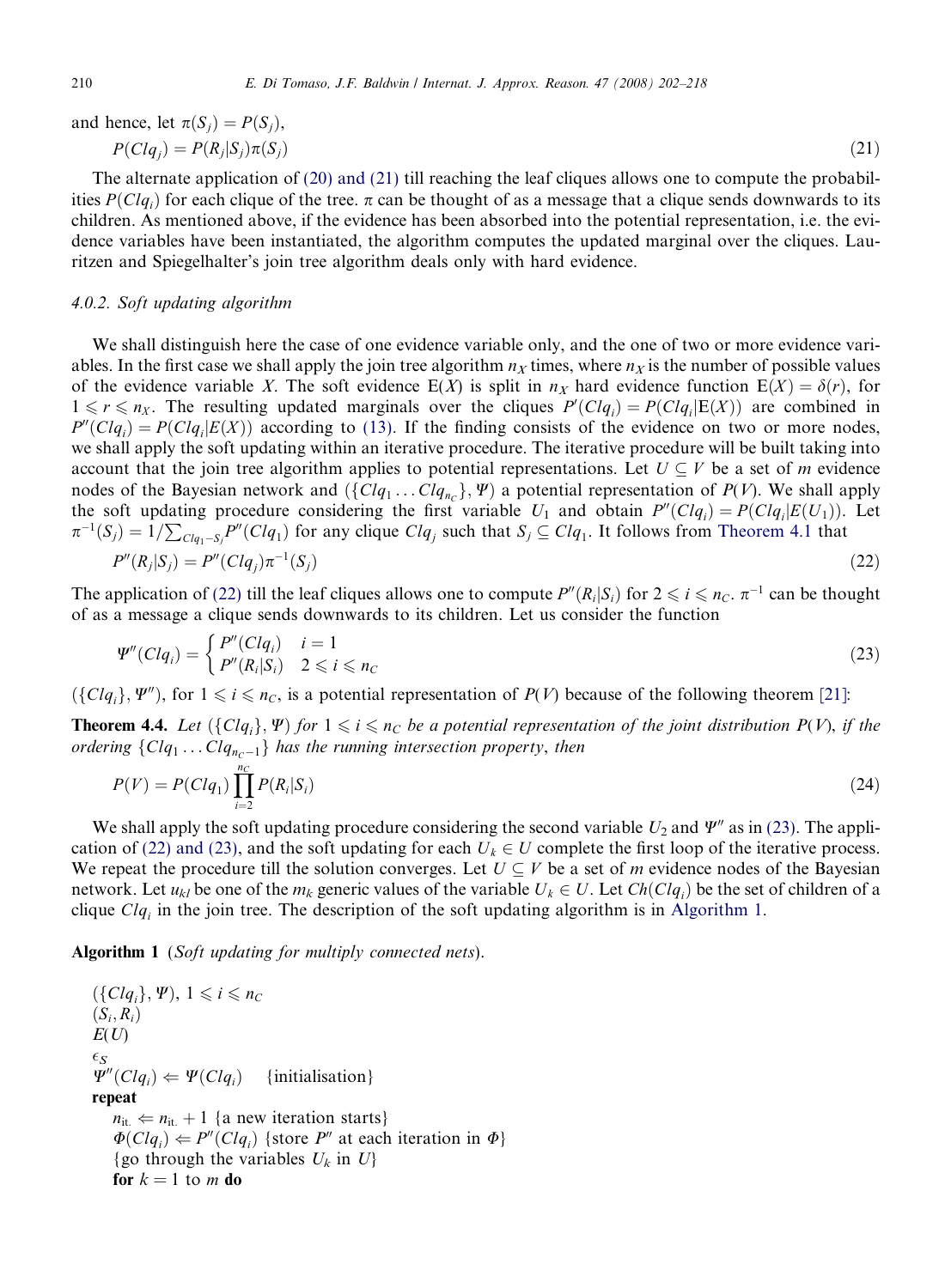for  $l = 1$  to  $m_k$  do  $E(U_k) \Leftarrow \delta(u_{kl})$  $P'(Clq_i) \leftarrow P(Clq_i|E(U_k))$  {from hard updating algorithm}  $P''(Clq_i) \leftarrow P''(Clq_i) + P'(Clq_i)E(u_{kl})$ endfor

 $\Psi''(Clq_1) \Leftarrow P''(Clq_1)$ if  $Ch(Clq_i) \neq \emptyset$  then  $\pi^{-1}(S_i), S_i \subseteq Clq_i$ endif

if  $Clq_i \leftarrow \pi^{-1}(S_i) \{Clq_i \text{ receives a } \pi^{-1} \text{ message from a parent} \}$  then  $\Psi''(Clq_i) \leftarrow P''(Clq_i)\pi^{-1}(S_i)$ endif endfor until  $|P''(Clq_i) - \Phi(Clq_i)| < \epsilon_S$ 

 $P''(Clq_i)$  {the updated distribution over the cliques:  $P(Clq_i|E(U))$ }

 $P''(V)$  {the updated marginals estimated from  $P''(Clq_i)$ }

We shall discuss the time computational complexity of the soft evidence algorithm for multiply connected networks in terms of the number of elementary arithmetic operations needed. The parameters involved in the complexity analysis are as in Table 5.

We shall consider the different phases of the algorithm:

The  $\lambda$  and  $\pi$  procedures. There are 5 major executions related with this first phase: the computation of  $\lambda$ , the divisions and multiplications respectively in [\(18\) and \(19\)](#page-7-0), the computation of  $\pi$  and the multiplications in [\(21\)](#page-8-0). Each of them consists of basic operations on every combination of the variables in a clique. Hence each of them consists of  $pr^m$  operations at the most. Overall the upper bound of the number of basic operations required in the  $\lambda$  and  $\pi$  procedures is  $5pr^m$ . This phase corresponds to the hard updating algorithm for multiply connected nets. Considering that  $p \leq n$ , its computational complexity is  $O(n r^m)$ .

The cycle for every value  $u_{kl}$  of  $U_k$ . Given an evidence variable  $U_k$ , the procedures in the first phase are repeated for every value  $u_{kl}$  of  $U_k$  such that  $E(u_{kl}) \neq 0$ . Taking r as an upper bound for the number of such values, the number of operations needed at this stage is of the order of  $5pr^{m+1}$ .

Jeffrey rule. Every cycle of the previous phase is followed by a weighted sum. This requires  $pr^{m+1}$  further operations. The overall amount of operations at this stage is  $6pr^{m+1}$ 

The  $\pi^{-1}$  procedure. There are 2 major executions related with this phase: the computation of  $\pi^{-1}$  and the multiplications in [\(22\).](#page-8-0) This adds  $2pr<sup>m</sup>$  basic operations.

The cycle for every variable  $U_k \in U$ . All the previous phases are repeated for every variable  $U_k$  in the set of evidence variables U. Considering that  $|U| \le n$ , the total number of operations is multiplied by n.

| ותו |  |
|-----|--|
|-----|--|

Parameters in the complexity analysis of the soft updating algorithm

| n            | Number of variables                                                        |
|--------------|----------------------------------------------------------------------------|
|              | Maximum number of values for a variable=max <sub>i</sub> $ Q_i $           |
| D            | Number of cliques                                                          |
| m            | Maximum number of variables in a clique=max <sub>i</sub>  Clq <sub>i</sub> |
| $n_{\rm it}$ | Number of iterations                                                       |
|              |                                                                            |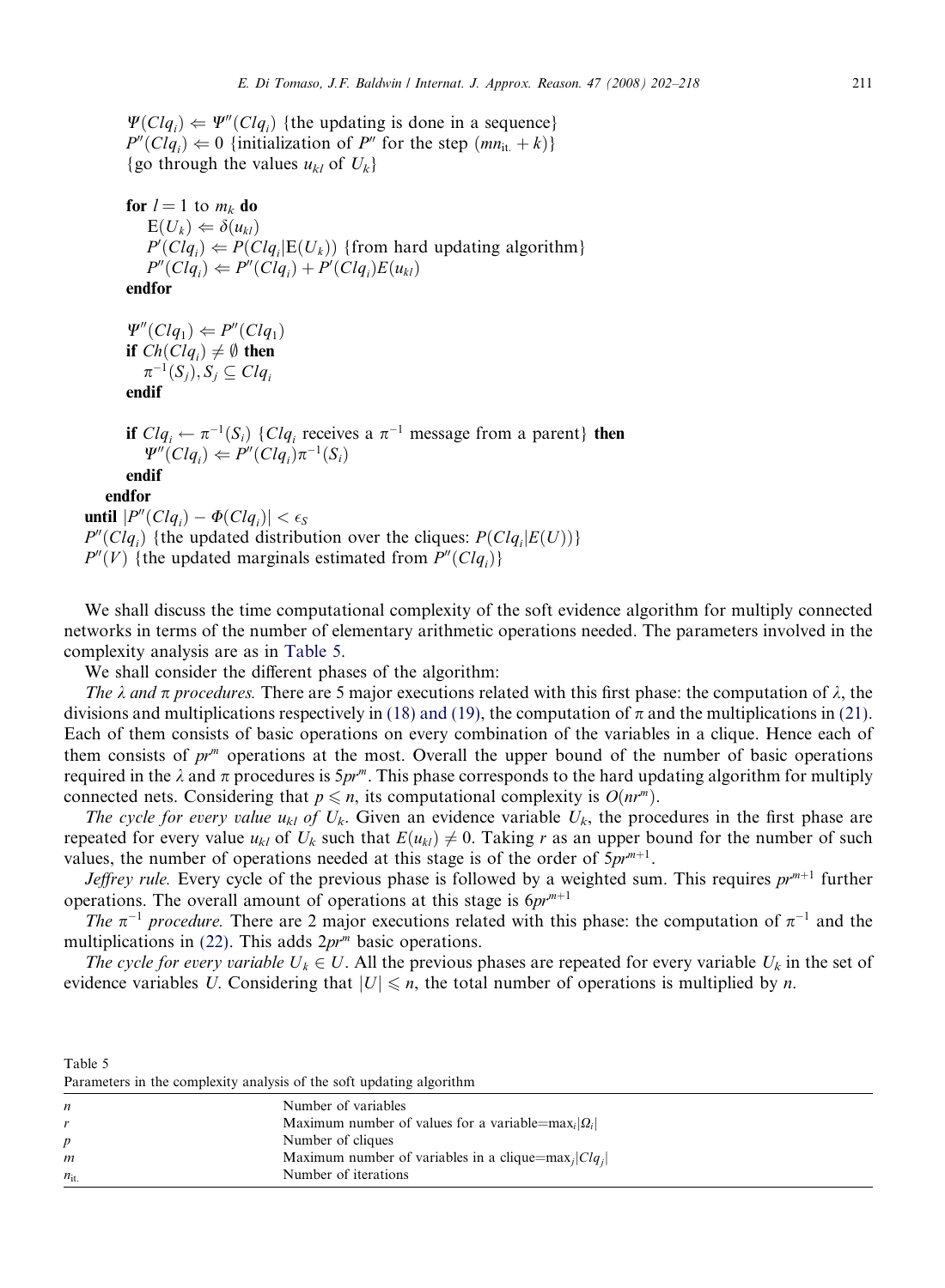The iterative procedure. Given that the convergence is reached in  $n_{it}$  iterations, the total number of basic operations needed by the execution of the algorithm is  $(6r + 2)p^{m}m_{1i}$ . Considering that  $p \le n$ , its upper bound is  $(6r + 2)n^2r^m n_{it}$ . From the above analysis it arises that the computational complexity of the soft updating algorithm is  $O(n^2r^mn_{\text{it}})$ . As expected, the algorithm has an exponential complexity depending on the parameter m that is inherited from the hard updating algorithm. In fact the computation of probabilistic inference in BNs is an NP-hard problem [\[5\].](#page-15-0) Comparing further the soft updating algorithm with the hard updating one, the linear dependency on *n* becomes quadratic and there is an ulterior linear dependency on  $n_{it}$ . The parameter  $n_{it}$ , depends on the cardinality of U or more exactly on  $n_{val}$ : the overall number of values  $u_{kl}$  such that  $E(u_{kl}) \neq 0$ . The upper bound of  $n_{val}$  is rn. The dependency of  $n_{it}$  from  $n_{val}$  can be kept linear for relative small value of  $n_{\text{val}}$ .

In order to show the convergence of the soft evidence algorithm for multiply connected networks, we shall show that the hypothesis of [Theorem 3.1](#page-5-0) are satisfied by the features involved in the algorithm, and we shall discuss when those hypothesis are not satisfied. The algorithm considers a joint distributions  $P(V)$  relative to a set of variables V which is represented by  $P(Clq_i)$ , the probability distribution over the set of cliques. Let us consider m sets of multivariate distributions  $F_k(U)$  defined on the finite set of evidence variables  $U \subseteq V$  such that

$$
\sum_{U_k} F_k(U) = E(U_k) \tag{25}
$$

The soft evidence functions are therefore the constraints to  $P(Clq_i)$  and the sets of distributions  $F_k(U)$  correspond to the  $C_1, \ldots, C_c$  arbitrary sets of distributions of [Theorem 3.1](#page-5-0). Let  $F(U) = \bigcap_{k=1}^m F_k$ , then  $F(U)$  is the set of multivariate distributions whose marginals over  $U_k$  are the functions  $E(U_k)$  and therefore satisfy all the m constraints. The constraints  $E(U_k)$  are cyclically considered in the algorithm as in [\(9\)](#page-5-0). Considering a generic step  $n = n_{it} \times m + k$ , then

$$
d(P^n(Clq_i), P^{n-1}(Clq_i)) = \min_{P(Clq_i)\in F_n} d(P(Clq_i), P^{n-1}(Clq_i))
$$
\n(26)

since the application of Jeffrey's rule at each nth step satisfies the MRE criteria. According to [Theorem 3.1,](#page-5-0)  $P<sup>n</sup>(Clq<sub>i</sub>)$  converges to the right solution if

$$
S(P(Clq_i),\infty) \cap F(U) \neq \emptyset
$$
\n
$$
(27)
$$

Eq. (27) is satisfied only when the constraints  $E(U_k)$  are consistent with the model represented by  $P(V)$ . Inconsistent evidence in probabilistic models has been studied in [\[32\]](#page-16-0). We shall describe an example where there is inconsistency between the evidence and the model.

**Example 4.1.** Let us consider two nodes A and B part of a certain Bayesian network, being A parent of B. Let A and B be defined respectively on the continuous domains  $\Omega_A = [0, 12]$  and  $\Omega_B = [0, 1]$  and suppose that  $\Omega_A$ and  $\Omega_B$  are discretised by a fuzzy partition of respectively 5 and 3 sets. The CPT related to  $P(B|A)$  is in [Table 6.](#page-11-0)

Let us consider the findings  $A = 12$  and  $B = 0.5$ . They correspond to the hard evidence  $E(a_5) = 1$  and  $E(b_2) = 1$ . As expected, there is no solution in this case since  $P(b_2|a_5) = 0$ . Similarly, there is no solution for the findings  $A = 6$  and  $B = 1$ . Every 0 entry in the CPT is related to a domain of inconsistent evidence which, in the case of hard evidence, corresponds to two points in the cross product space  $\Omega_A \times \Omega_B$ :

$$
\Omega_{\text{ih}} = \{(6,1),(12,0.5)\} \subseteq \Omega_A \times \Omega_B
$$

The domain of inconsistent soft evidence is instead more extended. In this example there is not exact solution if the evidence function is defined on the domain:

$$
\Omega_{\mathrm{is}}=[3,9]\times[0.5,1]+[9,12]\times[0,1]\subseteq\Omega_{\mathrm{A}}\times\Omega_{\mathrm{B}}
$$

Although there is no exact solution in  $\Omega_{is}$ , the soft evidence algorithm provides an approximate solution in part of the  $\Omega_{is}$  domain that is far enough from  $\Omega_{ih}$ . The approximate solution is dependent on the order in which the evidence variables are considered in the updating process. In [Table 7](#page-11-0) there are some examples of approximate solutions for the variable A when  $B = 0.75$ , and when the prior probability of A is  $P(a_1, a_2, a_3, a_4, a_5) = (0.03, 0.3, 0.2, 0.3, 0.17).$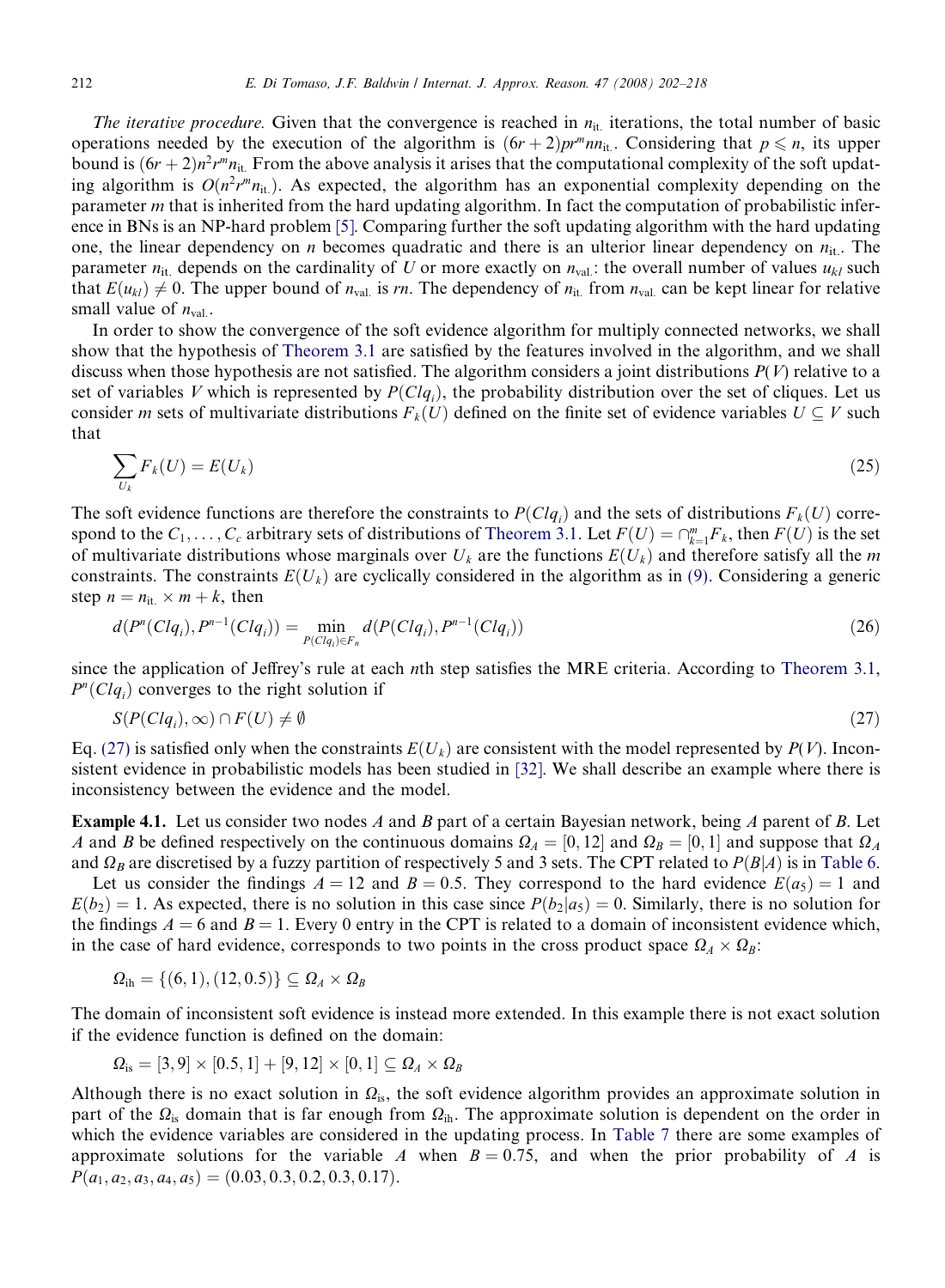<span id="page-11-0"></span>

| Table 6                          |  |
|----------------------------------|--|
| Conditional probability $P(B A)$ |  |

|                | a <sub>1</sub>          | a <sub>2</sub> |      |      | us           |
|----------------|-------------------------|----------------|------|------|--------------|
| b <sub>1</sub> | υ.,                     | U.)            | 0.25 | 0.4  | 75<br>v. / J |
| b <sub>2</sub> | $\mathsf{v}.\mathsf{v}$ | 0.3            | 0.75 | v. J |              |
| b <sub>3</sub> | $v \cdot r$             | $_{0.2}$       |      | 0.1  | $v \sim$     |

The example above shows that the soft evidence algorithm converges even in some inconsistent situations to a solution that is somehow close to the findings. This does not solve the problem of inconsistent evidence since in general the algorithm cycles or the solution is dependent on the order in which the evidence variables are considered.

A further important aspect in the convergence analysis is the study of the behaviour of  $n_{it}$ , the number of iterations which lead to the convergence.  $n_{it.}$  increases as the number of soft evidence variables, or more exactly as the number  $n_{val}$  of values  $u_{kl}$  with  $E(u_{kl}) \neq 0$ , increases. The number of iterations in the IPF is related to the stopping criteria which verifies that the procedure converges. In the [Algorithm 1](#page-8-0) the stopping criteria is  $|P''(Clq_i) - \Phi(Clq_i)| < \epsilon_s$ . We shall study the behaviour of  $n_{it}$  at different values of the parameter  $\epsilon_s$ . Let us consider the Stud farm model [\[11\].](#page-15-0) In Figs. 6 and 7 are represented the values of  $n_{\text{it}}$  as function of  $n_{\text{val}}$  when  $\epsilon_S$  is respectively equal to 10<sup>-6</sup> and 10<sup>-7</sup>. [Fig. 8](#page-12-0) shows that the value of  $n_{\rm it}$  increases exponentially with  $n_{\rm val}$ when  $\epsilon_S = 10^{-8}$ .

The soft updating algorithm presented in this paper, and proposed originally by the authors in [\[2\],](#page-15-0) produces the same results as Netica system [\[22\]](#page-16-0) when hard evidence findings are given, and as the big clique algorithm [\[14\]](#page-15-0) implemented in BC-Hugin, when soft evidence findings are given. An equivalent procedure for soft evidential update has also been independently proposed in [\[30\]](#page-16-0) for dealing with agent communication, but evaluation or analysis of the algorithm are not provided.

The big clique algorithm applies the IPF procedure for soft updating to a peculiar junction tree where all the variables subjected to soft evidence are grouped in one of the cliques, namely the big clique. The junction tree is also known as Hugin architecture. It consists of the join tree plus separating registers between the cliques. The algorithm iterates only on a subset of the variables, the ones in the big clique. In this respect, it is more

Table 7 Approximate solutions for  $P(A)$  in  $\Omega_{\text{is}}$ 

|           | $a_1$ | $a_2$  | $a_3$  | $a_4$ | $\mathfrak{a}$ |
|-----------|-------|--------|--------|-------|----------------|
| $A = 3.5$ |       | 0.8833 | 0.1667 |       |                |
| solution  |       | 0.8833 | 0.1667 |       |                |
| $A=4$     |       | 0.6667 | 0.3333 |       | 0              |
| solution  |       | 0.6667 | 0.3333 |       | 0              |
| $A = 4.5$ |       | 0.5    | 0.5    |       | $^{(1)}$       |
| solution  |       | 0.512  | 0.488  |       | $\Omega$       |
| $A=5$     |       | 0.3333 | 0.6667 |       |                |
| solution  |       | 0.5001 | 0.4999 |       | 0              |



Fig. 6. Number of iterations in the Stud farm net when  $\epsilon_s = 10^{-6}$ .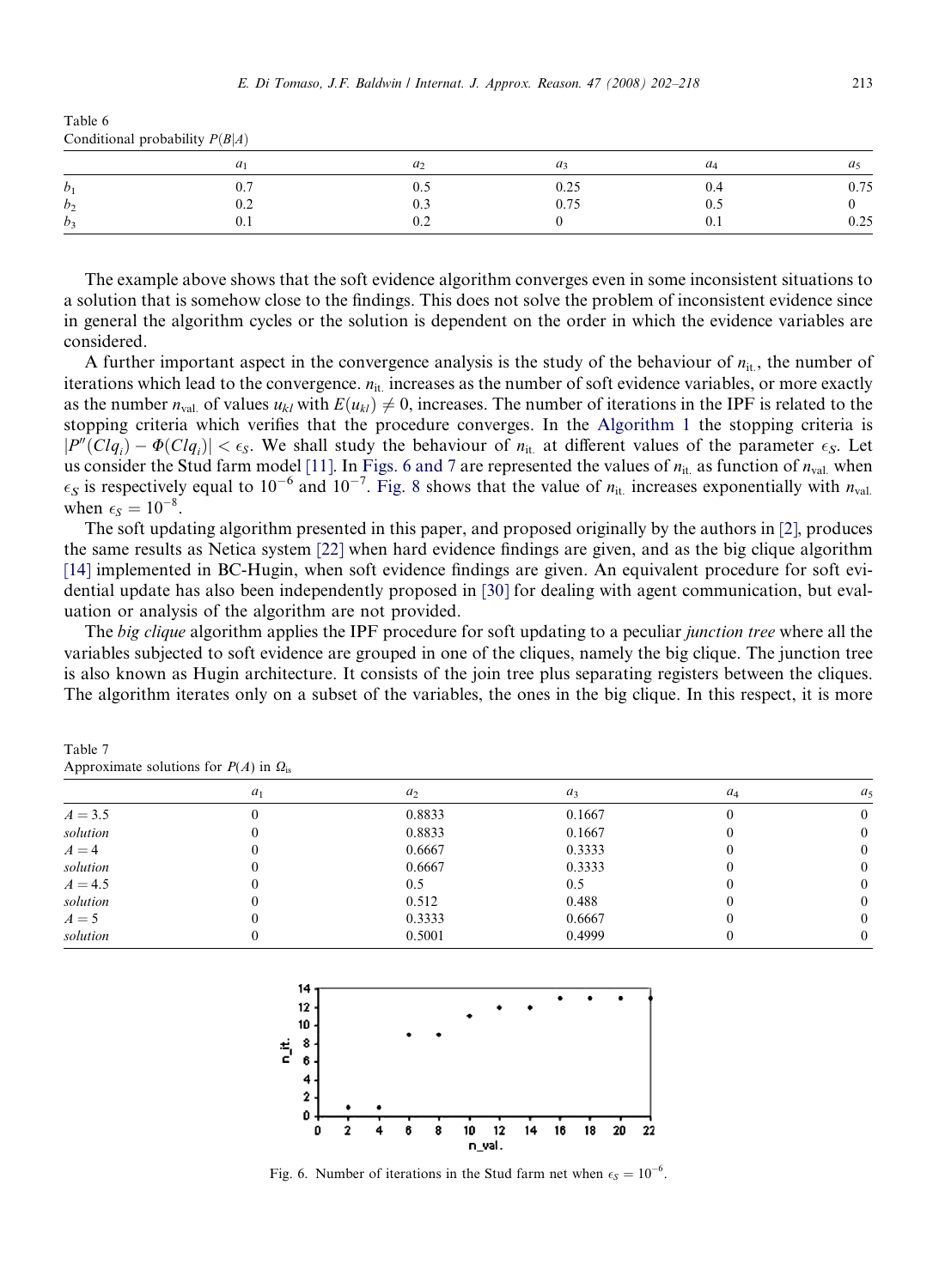<span id="page-12-0"></span>

Fig. 7. Number of iterations in the Stud farm net when  $\epsilon_s = 10^{-7}$ .



Fig. 8. Number of iterations in the Stud farm net when  $\epsilon_s = 10^{-8}$ .

efficient than the [Algorithm 1.](#page-8-0) On the other hand, there are situations in which the use of [Algorithm 1](#page-8-0) is more convenient. There are two main drawbacks of the big clique algorithm: the junction tree has to be built every time the set of evidence variables changes (building an optimal junction tree is NP-hard [\[12\]\)](#page-15-0); if all the variables in the model are subjected to soft evidence, there is only one big clique (the computational complexity depends exponentially on the number of nodes in a clique). Hence the big clique algorithm is suitable for a restricted type of applications with a limited and fixed number of soft evidence variables.

An application of the IPF procedure has also been applied in [\[27\]](#page-16-0) to modify, but not update, probability distributions represented as Bayesian networks.

#### 5. Hybrid probabilistic temporal models

Temporal models or state-space models (SSMs), relate observations to unobserved states, using state and sensor variables replicated over time. They are suitable for sequential data modelling and dynamic systems. The same reasoning applies as well to static processes that have an underlying spacial dimension and hence can generate sequential data. A convenient approach to sequential data is on-line analysis, as it can deal with sequences with a variable length and requires storing less information. We shall however restrict our analysis to time-invariant and Markov models. We shall consider here hybrid Dynamic Bayesian networks (DBNs) [\[20,9\]](#page-16-0) that are a type of representation of stochastic space-models, including both discrete and continuous variables, in order to solve state estimation problems and calculations of optimal paths. The soft updating algorithm presented in the previous section, is used as subroutine of the online inference for DBNs when dealing with continuous variables. An extended algorithm is presented for the estimation of the most likely explanation.

## 5.1. Soft filtering algorithm

Filtering is a type of inference in temporal models that estimates online the state of the world given the observations up to the current time. We shall consider filtering when soft findings occur due to continuousvalued observation variables, and call the soft updating algorithm for BNs as subroutine of a *soft filtering*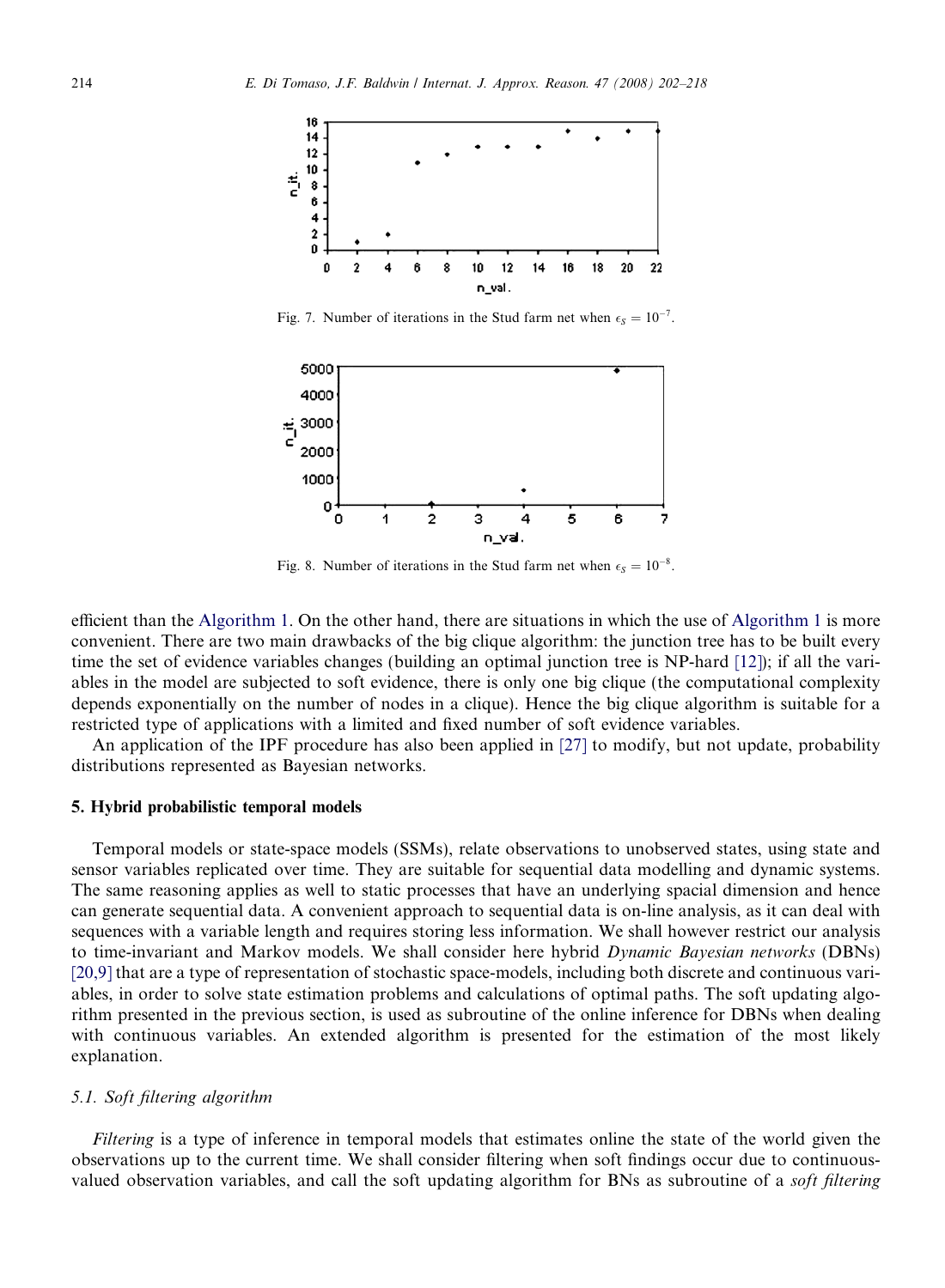for DBNs. Online inference in DBNs means that we can store a two-slice BN (2TBN) at a time, and we can deal with sequences which have a variable length. We shall exploit the simple approach of prediction–estimation cycle [\[29\]](#page-16-0) suitable for general monitoring tasks.

Let  $Z_t$  be a set of variables representing the state of a system at time t, and  $(B_0, B_1)$  be the DBN modelling this system, where  $B_0$  defines the prior  $P(Z_0)$ , and  $B_1$  is a two-slice BN. Let  $Z_t = (X_t, Y_t)$ , where  $X_t$  is the set of nodes  $X_t^i$  called *state nodes* and  $Y_t$  is the set of nodes  $Y_t^j$  called *observation nodes*. The state nodes represent the variables termed hidden states, since they cannot be observed directly. The system allows to collect findings related merely to the observation nodes. Let us suppose to gather at each time step t some new continue-valued information about the system that can be expressed through a soft evidence function  $E(Y_t)$ . The basic idea of the prediction–estimation cycle is to store the information about the past in an updated prior  $Bel(X_t)$  for the current state:

$$
Bel(Xt) = P(Xt|E0, E1...Et-1)
$$
\n(28)

Let  $Pa(X_t)$  be the set of parents of  $X_t$ . The soft filtering algorithm at a generic time t consists of two phases:

– prediction phase: the expected probability distribution over the states  $X_t$  is computed using the estimated distribution over the past states  $X_{t-1}$ :

$$
\widehat{Bel}(X_t) = \sum_{X_{t-1}} P(X_t | X_{t-1}) Bel(X_{t-1})
$$
\n(29)

$$
\widehat{Bel}(X_t|Pa(X_t)) = \sum_{X_{t-1}} P(X_t|Pa(X_t))Bel(X_{t-1})
$$
\n(30)

– estimation phase: the updated probability distribution over the states  $X_t$ , given the evidence  $E(Y_t)$ , is computed using the soft updating algorithm on the BN  $B_2$ , where  $B_2$  is obtained from  $B_1$  deleting the inter-slice topology and modifying the prior of  $X_t$  with the prediction  $Bel(X_t)$  from the previous phase, as in (29) or (30).

The pseudo-code of the soft filtering is in Algorithm 2.

## Algorithm 2. Soft filtering

```
Z = (X, Y)(B_0, B_1)if t = 0 then
   Bel(X_0){P(X_0|E(Y_0)) from Algorithm 1}
   Bel(X_{t-1}) \Leftarrow Bel(X_0)elseBel(X_t)Bel(X_t) \{ P(X_t | E(Y_t)) \text{ from Algorithm 1} \}Bel(X_{t-1}) \Leftarrow Bel(X_t)endif
```
When dealing with hard evidence, the Algorithm 2 is equivalent to the process of unfolding the 2TBN for t slices (i.e. up to the current time t) and applying a standard inference algorithm on the resulting structure. In the soft evidence case Algorithm 2 produces a different estimation of the state of the world than the soft inference algorithm applied for every time  $t$ , to the 2TBN stretched out  $t$  times. This is due to the fact that the soft inference algorithm performs differently if one considers a whole set of observations or one observation at a time. As shown in the previous section, the number of iterations of the inference process is related to the number of soft evidence findings. The iterative proportional fitting needs to consider sequentially each constraint and iterate over them the necessary number of times that lead to the convergency. No iteration is required, even when soft findings occur, only when the variables subjected to soft evidence are independent, which, in the case of the observation nodes in a DBN, does not occur unless the state variables are instantiated.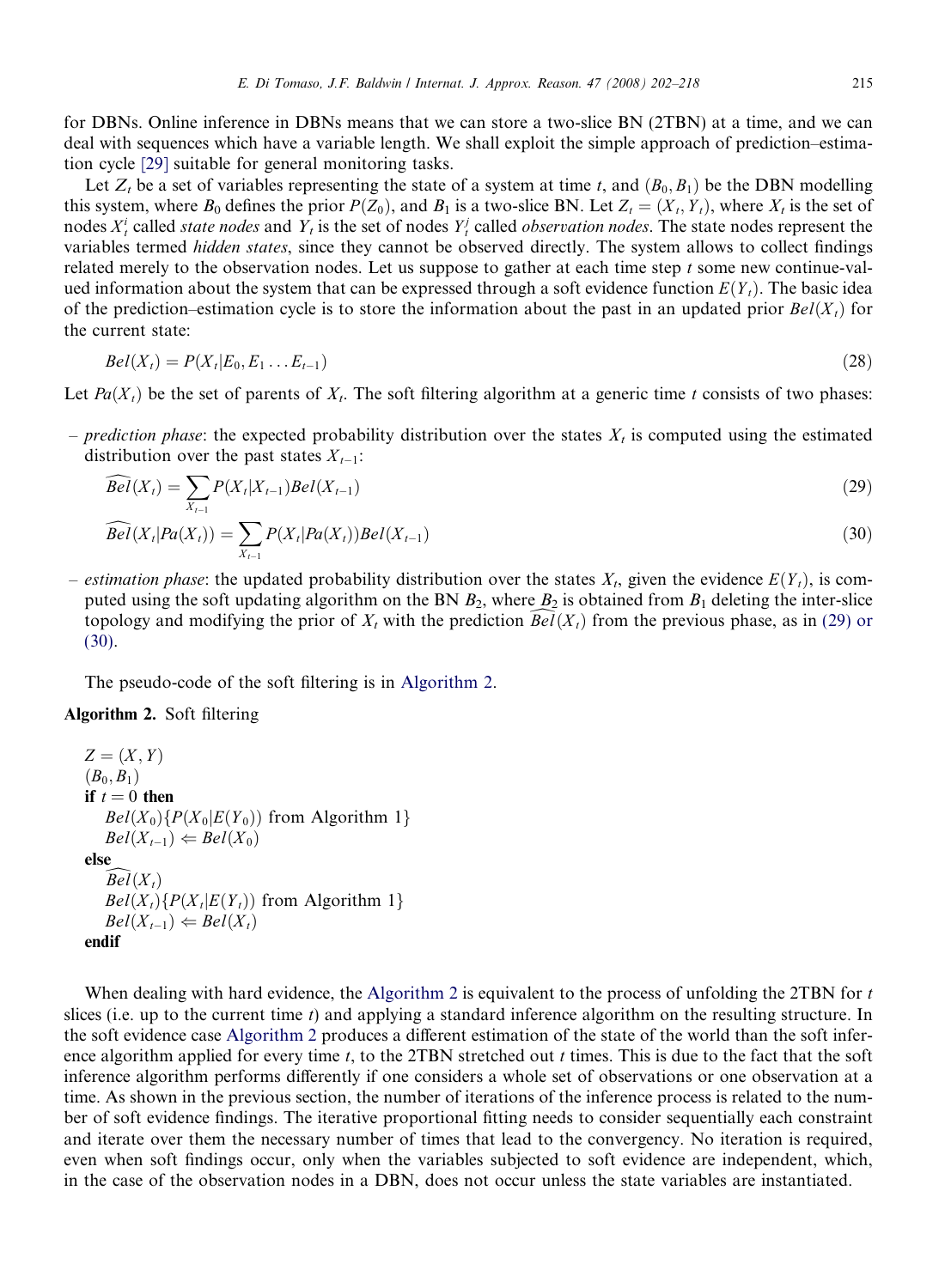Soft inference on the unfolded structure provides the correct solution, however the two-slice filtering is more convenient since it needs to store only two slices at a time, best exploiting the richness of temporal models.

## 5.2. Soft abduction algorithm

Abduction or most likely explanation is the estimation of the most likely sequence of hidden states given the observations. We shall solve the abduction task in DBNs drawing on the soft updating algorithm. If no further assumptions are done, the most likely explanation does not necessary coincide with a sequence of local optimisations, i.e. optimisations obtained in a single time slice. We shall apply Bellman's principle of optimality for dynamic programming [\[3\]](#page-15-0) to the propagation of probabilities in the join tree, similarly to the Viterbi algorithm [\[31\].](#page-16-0)

Let  $(B_0, B_1)$  be a DBN modelling the temporal behaviour of a set of variables  $Z_t = (X_t, Y_t)$ , and  $E(Y_{1:T})$  be the observed evidence during a period of time  $T$ . The 2TBN is unrolled  $T$  times.

*Phase 1.* Let us apply the soft updating algorithm for BNs to the  $T$  slices structure and obtain  $P'(Clq_i) = P(Clq_i|E(Y_{1:T}))$  from [Algorithm 1](#page-8-0). Let us apply the  $\pi^{-1}$  message to  $P'(Clq_i)$  as in [\(22\)](#page-8-0) and obtain  $P'(R_i|S_i)$ .

*Phase 2.* Let  $\pi_{\max}(S_i) = \max_{S_i} P'(R_i|S_i)$  for any clique  $Clq_i$  such that  $S_i \subseteq Clq_1$ . We define the function  $\Psi^{\text{max}}(Clq_i)$  as follows:

$$
\Psi^{\max}(Clq_i) = P'(R_i|S_i)\pi_{\max}(S_i)
$$
\n(31)

The application of (31) till the leaf cliques allows one to compute  $\Psi^{\max}(Clq_i)$  for  $2 \leq i \leq n_C$ .  $\pi_{\max}$  can be thought of as a message a clique sends downwards to its children in order to select the candidates for the optimal path.

*Phase 3.* Once we reach the leaf nodes, the configuration  $w^*$  of the nodes with the max value of  $\varPsi^{\text{max}}$  is selected, and a backwards procedure is applied going up the tree. For a generic clique  $Clq_i$ , it is selected the configuration  $w_i^*$  holding the max value of  $\varPsi^{\max}$ , and with the values of the sets  $S_j$  as selected in its children. The pseudo-code of the soft abduction is in Algorithm 3.

Algorithm 3 (Soft abduction).

```
({\lbrace Clq_i \rbrace}, \Psi), 1 \le i \le n_C(S_i, R_i)E(Y){Phase 1}
P''(Clq_i) \leftarrow P(Clq_i|E(Y_k))Algorithm 1}
\Psi''(Clq_1) \Leftarrow P''(Clq_1)if C(Clq_i) \neq \emptyset then
   \pi^{-1}(S_i), S_j \subseteq Clq_iend if
if Clq_i \leftarrow \pi^{-1}(S_i) \{Clq_i \text{ receives a } \pi^{-1} \text{ message from a parent } Clq_i \} then
    \Psi''(Clq_i) \leftarrow P''(Clq_i)\pi^{-1}(S_i)end if
{Phase 2}
if C(Clq_i) \neq \emptyset then
    \pi_{\max}(S_i), S_i \subseteq Clq_iend if
if Clq_i \leftarrow \pi_{max}(S_i) \{Clq_i receives a \pi_{max} message from a parent Clq_i then
    \Psi^{\text{max}}(Clq_i) \leftarrow \Psi''(Clq_i)\pi_{\text{max}}(S_i)end if
{Phase 3}
if C(Clq_i) = \emptyset then
```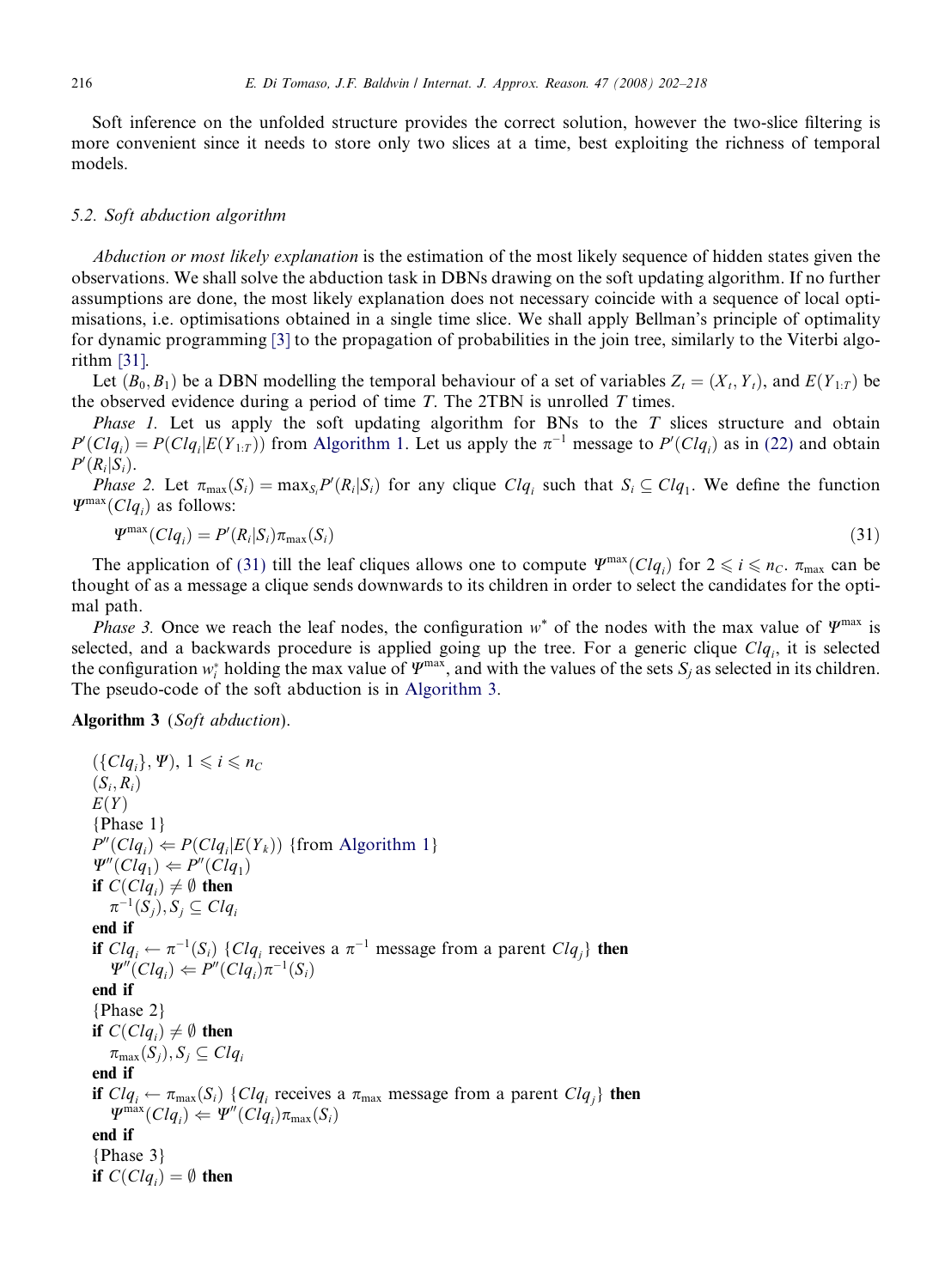<span id="page-15-0"></span> $w_i^* \Leftarrow \argmax_{w \in Clq_i} \Psi^{\max}(w)$ end if if  $(Clq_j \in Pa(Clq_i)) \wedge (s_i^* \in w_i^*)$  then  $(w_j^* \Leftarrow \arg \max_{w \in Clq_j} \Psi^{\max}(w)) \wedge (s_i^* \in w_j^*)$ end if  $\bigcup_{i=1}^{n_C} w_i^*$  {the most likely configuration of nodes}

## 6. Conclusions

This paper has presented a possible model for hybrid Bayesian networks, where continuous and discrete variables are both present in any position in the graph. The inference algorithm is an extension of Lauritzen and Spiegelhalter's join tree algorithm, and it is able to process both continuous findings and soft evidence. The number of iterations for the convergence of the inference procedure depends on the number of values been instantiated. We have dealt with continuous variables using a fuzzy partition of continuous domains but no fuzzy logic formalism has been used throughout the paper. We have exploited the algorithm for soft evidence for filtering and abduction in hybrid temporal models. The online filtering has required some further investigation. As result of the IPF procedure, the online filtering in two-slice temporal BNs performs differently than applying soft inference on the unfolded structure.

In a future implementation of the inference algorithm for soft evidence we intend to consider other propagation methods like the HUGIN algorithm [13] or the lazy propagation algorithm [17].

Influence diagrams (IDs) and Dynamic Decision networks (DDNs) have not been considered in this paper. IDs and DDNs are an augmented version of Bayesian networks and Dynamic Bayesian networks with decision and utility nodes. They model situations where decisions are taken maximising the expected utility minus the cost. The results of this work could be exploited for IDs and DDNs. They are in particular suitable to represent agents that act and plan and for general control systems applications.

#### References

- [1] J.F. Baldwin, Fuzzy and probabilistic uncertainty, in: S.C. Shapiro (Ed.), Encyclopaedia of Artificial Intelligence, vol. 1, Wiley, New York, 1992, pp. 528–537.
- [2] J.F. Baldwin, E. Di Tomaso, Modified algorithm for fuzzy Bayesian networks inference, in: Proceedings of the IPMU Conference, Annecy, France, July 2002, pp. 33–38.
- [3] R. Bellman, Dynamic Programming, Princeton University Press, Princeton, NJ, 1957.
- [4] H. Chan, A. Darwiche, On the revision of probabilistic beliefs using uncertain evidence, Artificial Intelligence 163 (2005) 67–90.
- [5] G.F. Cooper, The computational complexity of probabilistic inference using Bayesian belief networks, Artificial Intelligence 42 (2–3) (1990) 393–405.
- [6] T.M. Cover, J.A. Thomas, Elements of Information Theory, John Wiley, New York, USA, 1991.
- [7] I. Csiszar, I-divergence geometry of probability distributions and minimization problems, The Annals of Probability 3 (1) (1975) 146– 158.
- [8] N. Friedman, M. Goldszmidt, Discretizing continuous attributes while learning Bayesian networks, in: Proceedings of the Conference on Uncertainty in Artificial Intelligence, 1996.
- [9] Z. Ghahramani, Learning dynamic Bayesian networks, in: C.L. Giles, M. Gori (Eds.), Adaptive Processing of Sequences and Data Structures, Springer-Verlag, Berlin, 1997, pp. 168–197.
- [10] R.C. Jeffrey, The Logic of Decision, second ed., University of Chicago Press, Chicago, 1983.
- [11] F.V. Jensen, An Introduction to Bayesian Networks, UCL Press, London, 1996.
- [12] F.V. Jensen, F. Jensen, Optimal junction trees, in: Proceedings of the Conference on Uncertainty in Artificial Intelligence, Seattle, Washington, July 1994.
- [13] F.V. Jensen, S.L. Lauritzen, K.G. Olesen, Bayesian updating in causal probabilistic networks by local computations, Computational Statistics Quarterly 4 (1990) 269–282.
- [14] Y.-G. Kim, M. Valtorta, J. Vomlel, A prototypical system for soft evidential update, Applied Intelligence 21 (2004) 81–97.
- [15] K.B. Korb, A.E. Nicholson, Bayesian Artificial Intelligence, CRC Press, 2004.
- [16] S.L. Lauritzen, D.J. Spiegelhalter, Local computations with probabilities on graphical structures and their applications to expert systems, The Journal of the Royal Statistical Society 50 (2) (1988) 157–224.
- [17] A.L. Madsen, F.V. Jensen, Lazy propagation in junction trees, in: Proceedings of the 14th Annual Conference on Uncertainty in Artificial Intelligence, Morgan Kaufman Publishers, 1998, pp. 362–369.